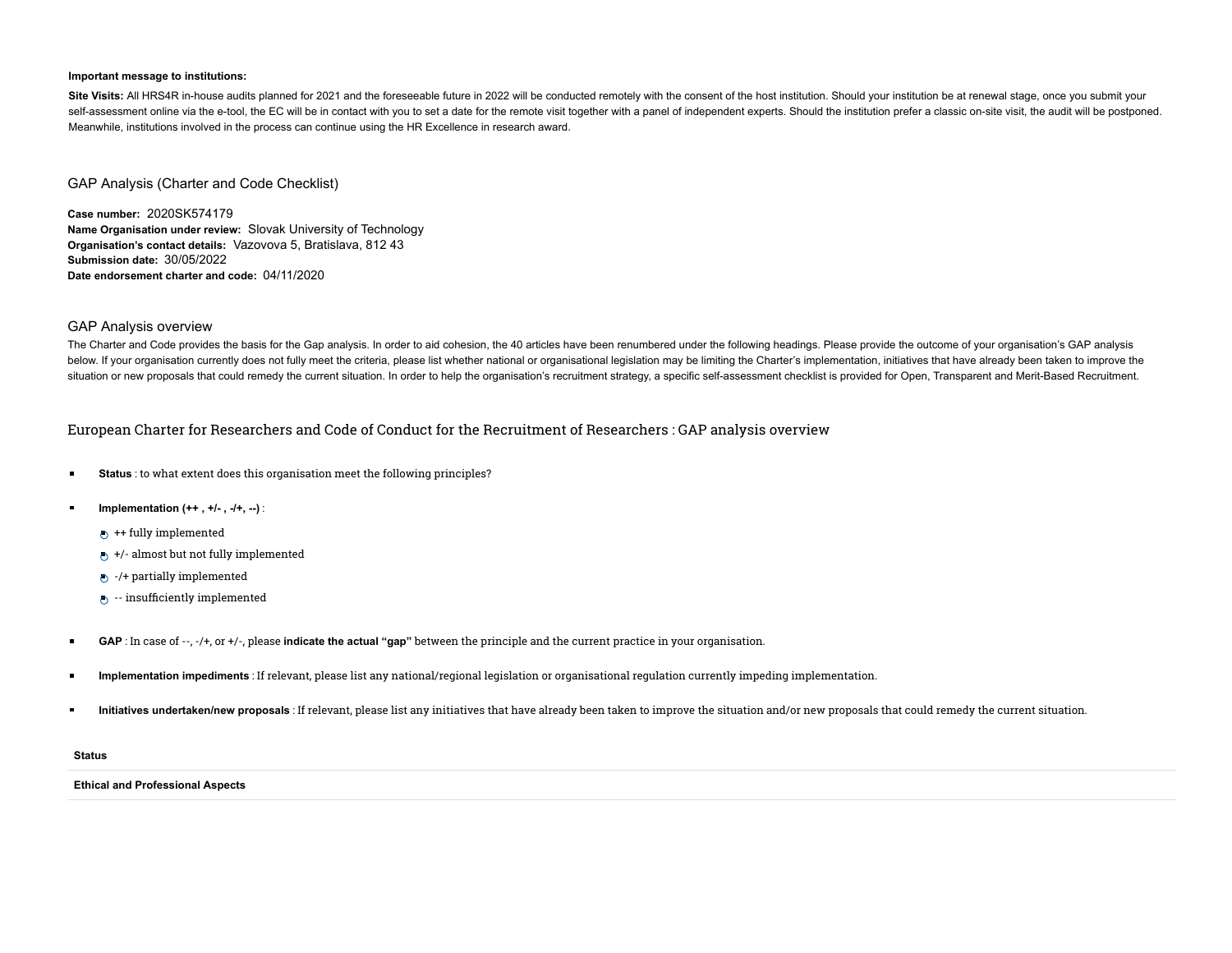### **1. Research freedom**

| Implementation                       | GAP / Implementation impediments                                                                                                                                                                                                                                                                                                                                                                                                                                                                                                                                                                                                                                                                                                                                                                                                                                                                                                                                                                                                                                                                                                                                                                                                                                                                                                                                                                                                       |                                                                                                                                                                                                                                                                                                                                                                                                                                                                                                                                                                                                                                                                                                      |  |  |
|--------------------------------------|----------------------------------------------------------------------------------------------------------------------------------------------------------------------------------------------------------------------------------------------------------------------------------------------------------------------------------------------------------------------------------------------------------------------------------------------------------------------------------------------------------------------------------------------------------------------------------------------------------------------------------------------------------------------------------------------------------------------------------------------------------------------------------------------------------------------------------------------------------------------------------------------------------------------------------------------------------------------------------------------------------------------------------------------------------------------------------------------------------------------------------------------------------------------------------------------------------------------------------------------------------------------------------------------------------------------------------------------------------------------------------------------------------------------------------------|------------------------------------------------------------------------------------------------------------------------------------------------------------------------------------------------------------------------------------------------------------------------------------------------------------------------------------------------------------------------------------------------------------------------------------------------------------------------------------------------------------------------------------------------------------------------------------------------------------------------------------------------------------------------------------------------------|--|--|
| ++ fully implemented                 | At the Slovak University of Technology (STU), the research freedom is implemented in compliance with the European Charter for Researchers. Full freedom is guaranteed by law but I<br>the low financial level of state support for research, which causes different conditions for researchers in individual EU countries. In practice this means, in Slovakia research is mainly of<br>part of research projects and not efficiently linked to nationwide economic strategies and/or preparing students for professions currently in demand. Regulation: - Article 43(1) of the C<br>of the SR states that 'Freedom of scientific research and freedom of artistic expression shall be guaranteed. Intellectual property rights shall be protected by a law'. - Section 4(1)(a) A<br>Freedoms and Academic Rights of the Act No. 131/2002 Coll. on Higher Education guarantees 'freedom of scientific investigation, research, development of artistic and other creative<br>and publicising their achievements'.                                                                                                                                                                                                                                                                                                                                                                                                                     |                                                                                                                                                                                                                                                                                                                                                                                                                                                                                                                                                                                                                                                                                                      |  |  |
| 2. Ethical principles                |                                                                                                                                                                                                                                                                                                                                                                                                                                                                                                                                                                                                                                                                                                                                                                                                                                                                                                                                                                                                                                                                                                                                                                                                                                                                                                                                                                                                                                        |                                                                                                                                                                                                                                                                                                                                                                                                                                                                                                                                                                                                                                                                                                      |  |  |
| Implementation                       | GAP / Implementation impediments                                                                                                                                                                                                                                                                                                                                                                                                                                                                                                                                                                                                                                                                                                                                                                                                                                                                                                                                                                                                                                                                                                                                                                                                                                                                                                                                                                                                       | Initiatives undertaken/new proposals                                                                                                                                                                                                                                                                                                                                                                                                                                                                                                                                                                                                                                                                 |  |  |
| +/- almost but not fully implemented | In general, these principles are adhered to, however there can be occasional individual oversights. The Code of Ethics is not up to<br>date and not all researches have been familiarized with it. Practical implementation of the STU Code of Ethics, acquainting employees<br>with its contents and the form and possibilities of applying the code to strengthening the position of the STU Ethics Committee There is<br>no institutional approach to training and courses. Leading by example and best practice examples are insufficient. There are no<br>explicit ethical rules on how experiments involving human participants should be conducted and how the collected data should be<br>published (e.g., data anonymization). Regulation: - Rules and procedures for implementation habilitation and inauguration procedures<br>at the Slovak University of Technology in Bratislava (unoficial translation)<br>https://www.stuba.sk/buxus/docs/stu/pracoviska/rektorat/odd veda vyskum/HRS4R/Rules of the recruitment procedure at STU.pdf<br>- Staff Regulations for employees of the Slovak University of Technology in Bratislava<br>https://www.stuba.sk/buxus/docs/stu/pracoviska/rektorat/odd veda vyskum/HRS4R/Staff Regulations of STU.pdf - The Code of<br>Ethics of the Slovak Chamber of Civil Engineers (SvF): https://www.sksi.sk/eticky-poriadok-sksi - Department of the Head Controller -<br>Whistleblowing | Potential ethical issues are being resolved or<br>can also be discussed by the Faculty Manag<br>the Slovak University of Technology in Bratis<br>Technology in Bratislava Suggestions: - STU<br>examples, best practice procedures and trair<br>Update and specify policies for individual cor<br>(self-)plagiarism and clearly define what it me<br>academic staff explaining the Code of Ethics<br>Ethics Committee in the university magazine<br>shall form an appendix to all employment cor<br>regarding acknowledgement of co-autorship<br>work after they finish their studies (by waiving<br>touch in case their work will be used in the fu<br>behave in a diligent and responsible manner. |  |  |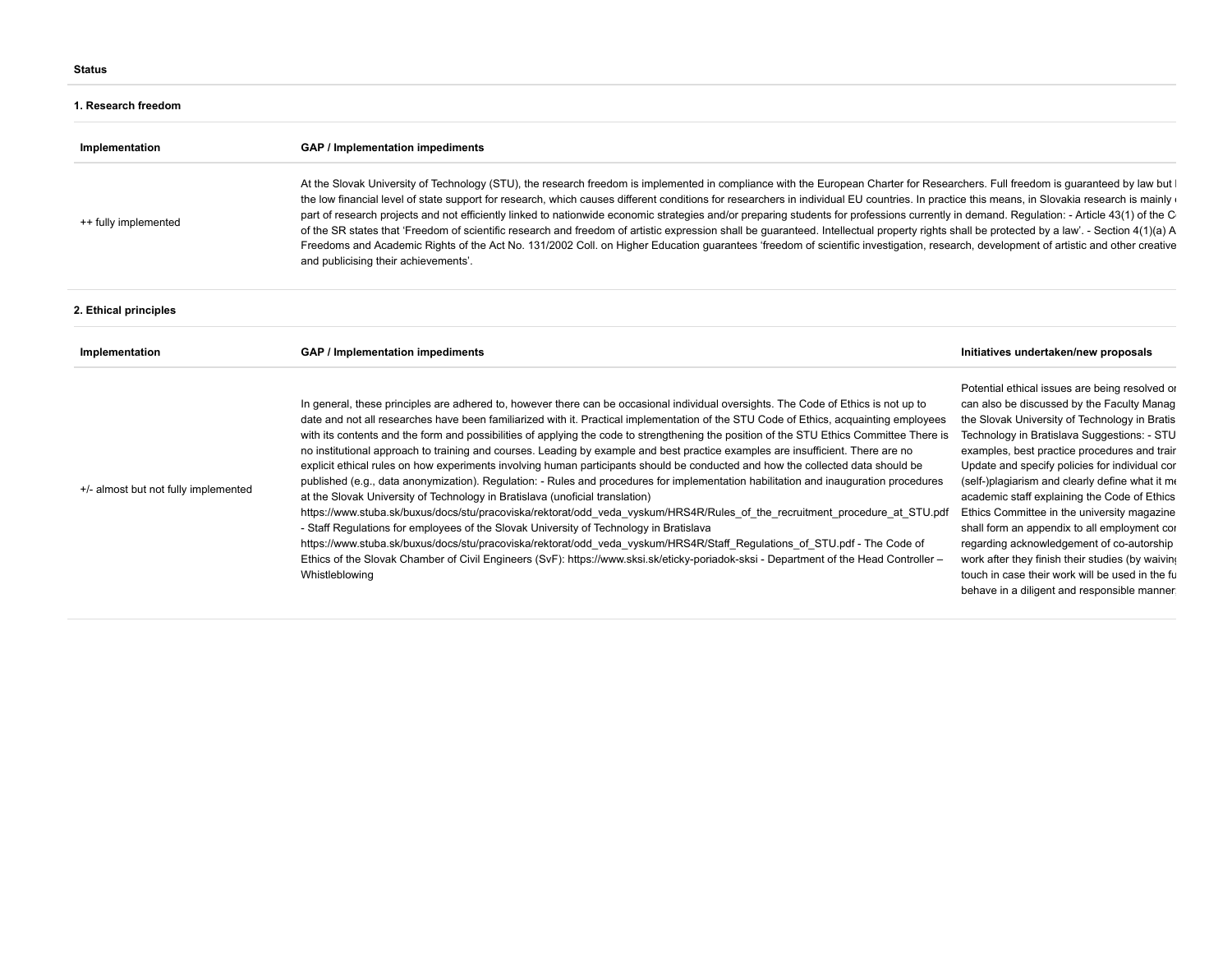# **3. Professional responsibility**

| Implementation                       | GAP / Implementation impediments                                                                                                                                                                                                                                                                                                                                                                                                                                                                                                                                                                                                                                                                                                                                                                                                                                                                                                                                                                                                                                                                                                                                                                                                                                                                                                                                                                                                                                                                                                                                                                                                                                                                                                                                                                                                                                                                                                                                                                                                                                 | Initiatives undertaken/new proposals                                                                                                                                                                                                                                                                                                                                                                                                                                                                                                                                                                                                                                                                                                                                                                                                                                                                                                                                                                                                                                                                                                                                                                                                                                                                                      |
|--------------------------------------|------------------------------------------------------------------------------------------------------------------------------------------------------------------------------------------------------------------------------------------------------------------------------------------------------------------------------------------------------------------------------------------------------------------------------------------------------------------------------------------------------------------------------------------------------------------------------------------------------------------------------------------------------------------------------------------------------------------------------------------------------------------------------------------------------------------------------------------------------------------------------------------------------------------------------------------------------------------------------------------------------------------------------------------------------------------------------------------------------------------------------------------------------------------------------------------------------------------------------------------------------------------------------------------------------------------------------------------------------------------------------------------------------------------------------------------------------------------------------------------------------------------------------------------------------------------------------------------------------------------------------------------------------------------------------------------------------------------------------------------------------------------------------------------------------------------------------------------------------------------------------------------------------------------------------------------------------------------------------------------------------------------------------------------------------------------|---------------------------------------------------------------------------------------------------------------------------------------------------------------------------------------------------------------------------------------------------------------------------------------------------------------------------------------------------------------------------------------------------------------------------------------------------------------------------------------------------------------------------------------------------------------------------------------------------------------------------------------------------------------------------------------------------------------------------------------------------------------------------------------------------------------------------------------------------------------------------------------------------------------------------------------------------------------------------------------------------------------------------------------------------------------------------------------------------------------------------------------------------------------------------------------------------------------------------------------------------------------------------------------------------------------------------|
| +/- almost but not fully implemented | In general, these principles are adhered to, however there can be occasional individual oversights. The rights,<br>obligations and statutes of the Ethics Committee have not been sufficiently defined. There is no institutional<br>approach to training and courses. Leading by example and best practice examples are insufficient. The Code of<br>Ethics is not up to date; there are no automated processes to verify professional responsibility. We could/should<br>specify the consequences of non-ethical behavior for individuals and/or teams guilty of misconduct. The<br>publication of results in the so-called predatory and low-quality magazines, which can be used to obtain the<br>necessary results quickly, is treated individually. Lack of staff at STU's Technology Transfer Office (TTO) and the<br>setup of national grant agencies (e.g. APVV) often does not really support socially important research. - Lack of<br>information due to the absence or exploration of facts (state of the art verification) prior to the start of research<br>can cause research spanning several years to be the same or very similar to the state of the art and therefore<br>cannot be deemed original or industrially applicable. This failure appears at grant calls of the national agencies<br>as well as at the research site. - Many of the aforementioned failures are caused by an excessive valuation of<br>publications or by the (sometimes existential) necessity to present certain research results which should be<br>achieved with disproportionately low government subsidies as those figures are key to general governmental<br>funding. Regulation: - The Act No. 131/2002 Coll. on Higher Education (Section 62a Special requirements<br>regarding Final, Rigorosa and Habilitation Thesis and Part Eight: University Employees). - Disciplinary<br>Regulations of the Slovak University of Technology in Bratislava for Students - Staff Regulations for employees<br>of the Slovak University of Technology in Bratislava | In general, it appears that researchers have reasonable knowledge<br>plagiarism. Initiatives: - Technology Transfer Office (TTO) - Legal a<br>of Technology in Bratislava - Code of Ethics for employees of the S<br>Portal - Development of a set of information, examples of best practional<br>and their wordings for published data and reproducibility of experir<br>and (online) courses (e.g. on how to create scientific publications i<br>focusing on possible legal implications. - Making the necessary sci<br>access to libraries, databases and magazines, otherwise it is not p<br>incorrectly published results - Change of national university evalua<br>sanctions must be applied, and personal responsibility taken. - A b<br>sufficient number of real-life stimuli may improve the originality of r<br>research) - A high-sensitivity centralized verification system (anti-p<br>articles, not just for final theses), - Legal aid, which could also be<br>instructions?), not only in matters of a faculty-wide scope, but also<br>research results categorized by fields of science containing both Ic<br>experiments), which would also allow for publishing results in comparent<br>prior to the commencement of the research, the possibility to moni<br>TTO if sufficient staff were available. |
| 4. Professional attitude             |                                                                                                                                                                                                                                                                                                                                                                                                                                                                                                                                                                                                                                                                                                                                                                                                                                                                                                                                                                                                                                                                                                                                                                                                                                                                                                                                                                                                                                                                                                                                                                                                                                                                                                                                                                                                                                                                                                                                                                                                                                                                  |                                                                                                                                                                                                                                                                                                                                                                                                                                                                                                                                                                                                                                                                                                                                                                                                                                                                                                                                                                                                                                                                                                                                                                                                                                                                                                                           |

| Implementation                       | GAP / Implementation impediments                                                                                                                                                                                                                                                                                                                                                                                                                                                                                                                                                                                                                                                                                                                                                                                                                                                                                                                                                                                                                                                                                                                                                                                                                                                                                                                                                                                                        | Initiatives undertaken/new proposals                                                                                                                                                                                                                                                                                                                                                                                                                                                                                                                                                                                                                                                                                                                                                                                                                                                                                                                                                                                                                                                                                                                        |
|--------------------------------------|-----------------------------------------------------------------------------------------------------------------------------------------------------------------------------------------------------------------------------------------------------------------------------------------------------------------------------------------------------------------------------------------------------------------------------------------------------------------------------------------------------------------------------------------------------------------------------------------------------------------------------------------------------------------------------------------------------------------------------------------------------------------------------------------------------------------------------------------------------------------------------------------------------------------------------------------------------------------------------------------------------------------------------------------------------------------------------------------------------------------------------------------------------------------------------------------------------------------------------------------------------------------------------------------------------------------------------------------------------------------------------------------------------------------------------------------|-------------------------------------------------------------------------------------------------------------------------------------------------------------------------------------------------------------------------------------------------------------------------------------------------------------------------------------------------------------------------------------------------------------------------------------------------------------------------------------------------------------------------------------------------------------------------------------------------------------------------------------------------------------------------------------------------------------------------------------------------------------------------------------------------------------------------------------------------------------------------------------------------------------------------------------------------------------------------------------------------------------------------------------------------------------------------------------------------------------------------------------------------------------|
| +/- almost but not fully implemented | In general, these principles are adhered to, however there can be occasional individual oversights.<br>Not all researchers wish to participate in information events and workshops. They often do not have<br>enough information about different grant schemes (in particular, the international ones). There is no<br>institutional approach to training and courses. Leading by example and best practice examples are<br>insufficient. A university-wide consulting and monitoring system is missing, which would at least<br>provide researchers with the general information mentioned in this section. There is no department or<br>unit capable of proposing a suitable grant scheme according to the requirements of the researchers,<br>such as the topic of the research, the method of funding, expected results, measurable indicators,<br>required paperwork, etc. Researchers are forced to obtain such information individually, which takes<br>a lot of time and effort. Due to this increased administrative burden on staff, there is no room or<br>capacity for a more in-depth analysis of the funding schemes, therefore 'proven' grant agency<br>activities are usually repeated. The Code of Ethics is not up to date Strategic goals of the university<br>have been set relatively vague – which negatively impacts the level of identification and<br>professionalization of work of individual STU employees. | Initiatives: - information and individual consulting are provided to researchers I<br>the Department of International Relations in a newsletter and on a designated<br>University Project Centre and the project centres of individual departments and<br>example' - Development of a set of information, examples of best practices an<br>researchers need to know that a specific procedure must be approved by their<br>Regular training, courses and information meetings (e.g. a seminar on the pos<br>including doctoral candidates from 2nd year of study; heads of research teams<br>the strategic goals using the SMART method should be created. - Create a po<br>of promoting open calls to submit project proposals at individual faculties with<br>have been identified, e.g. formation of faculty project centres / reinforcement o<br>departments A further study is needed to find the best solution for the univer<br>categorised by fields of science containing both local and international researc<br>allow to publish results in compliance with the required licence (in terms of Op<br>obligation to research the state of the art. |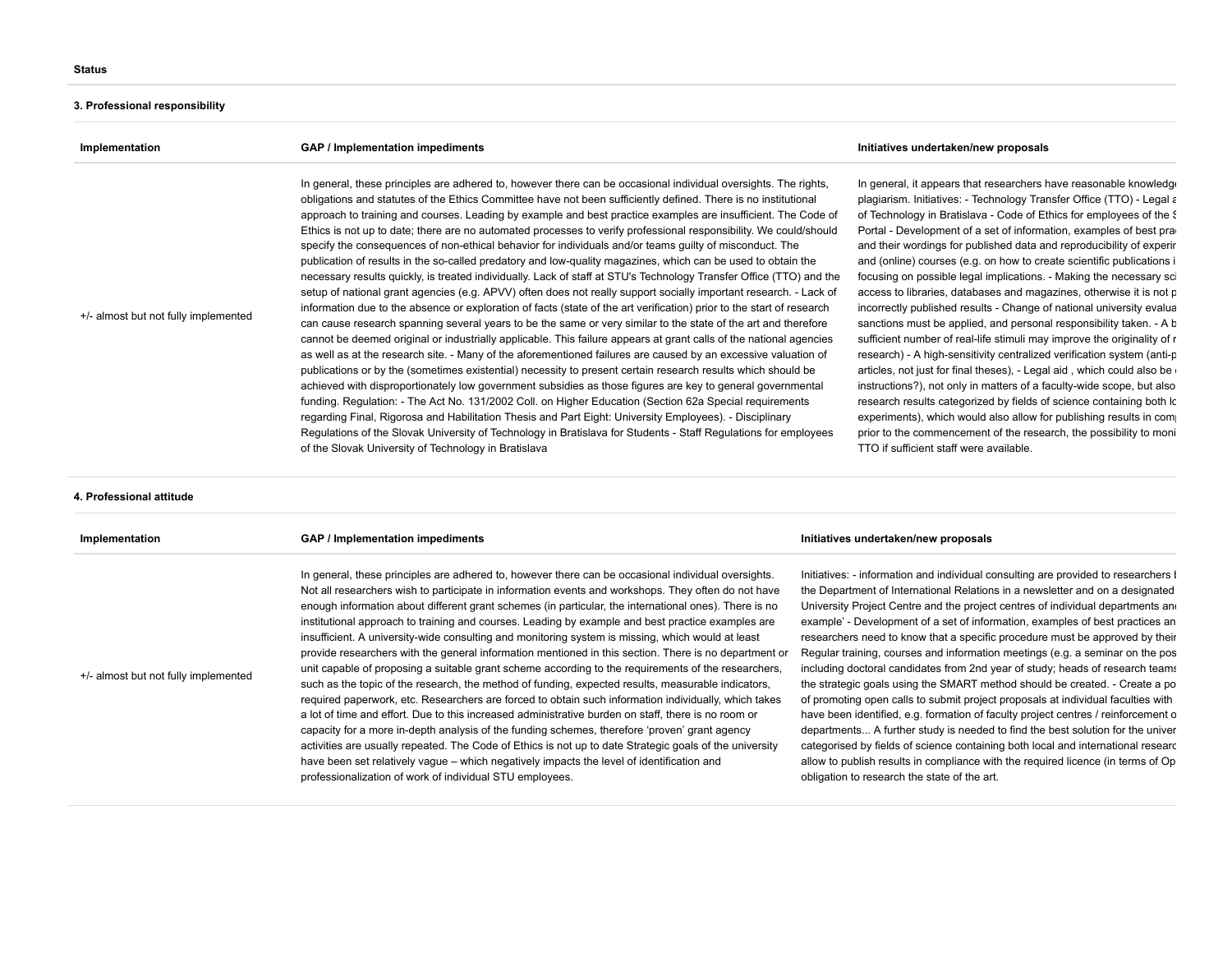# **5. Contractual and legal obligations**

| Implementation                                                                                                                                                                                                                                                                                                                                                                                                                                                                                                                                                                                                                                                                                                                                                                                                                                                                                                                                                                                               | <b>GAP / Implementation impediments</b>                                                                                                                                                                                                                                                                                                                                                                                                                                                                                                                                                                                                                              | Initiatives undertaken/new proposals                                                                                                                                                                                                                                                                                                                                                                                                                                                                                                                                                                                                                                                                                                                                                                                                                                                                                                                                                                                                                                                                                                                                                                                                                                                                                                     |  |
|--------------------------------------------------------------------------------------------------------------------------------------------------------------------------------------------------------------------------------------------------------------------------------------------------------------------------------------------------------------------------------------------------------------------------------------------------------------------------------------------------------------------------------------------------------------------------------------------------------------------------------------------------------------------------------------------------------------------------------------------------------------------------------------------------------------------------------------------------------------------------------------------------------------------------------------------------------------------------------------------------------------|----------------------------------------------------------------------------------------------------------------------------------------------------------------------------------------------------------------------------------------------------------------------------------------------------------------------------------------------------------------------------------------------------------------------------------------------------------------------------------------------------------------------------------------------------------------------------------------------------------------------------------------------------------------------|------------------------------------------------------------------------------------------------------------------------------------------------------------------------------------------------------------------------------------------------------------------------------------------------------------------------------------------------------------------------------------------------------------------------------------------------------------------------------------------------------------------------------------------------------------------------------------------------------------------------------------------------------------------------------------------------------------------------------------------------------------------------------------------------------------------------------------------------------------------------------------------------------------------------------------------------------------------------------------------------------------------------------------------------------------------------------------------------------------------------------------------------------------------------------------------------------------------------------------------------------------------------------------------------------------------------------------------|--|
| In general, these principles are adhered to, however there can be occasional<br>individual oversights. Lack of staff at the Technology Transfer Office (TTO).<br>There is no institutional approach to training and courses. Leading by<br>example and best practice examples are insufficient. There is no institutional<br>approach to initiatives when it comes to Open Access and Open Data.<br>Overall, the legal and administrative support for contract-based research is<br>+/- almost but not fully implemented<br>insufficient. Insufficient legal awareness among the members of staff.<br>Regulation: - Act No. 131/2002 Coll. on Higher Education - Act No. 311/2001<br>Coll., the Labour Code - Act No. 552/2003 Coll. on Performance of Work in<br>the Public Interest - Act No. 553/2003 Coll. on Remuneration of Certain<br>Employees During Performance of Work in the Public Interest - Staff<br>Regulations for employees of the Slovak University of Technology in<br><b>Bratislava</b> |                                                                                                                                                                                                                                                                                                                                                                                                                                                                                                                                                                                                                                                                      | In general, it appears that researchers have a reasonable knowledge of national, industrial, and institut<br>Organizational Department - Code of Ethics for employees of the Slovak University of Technology in Br<br>System (AIS) Suggestions: - Development of a set of information, examples of best practices and train<br>publication evaluation / appraisal system. - Regular training and courses - raise legal awareness amon<br>'training'. - Many approaches have been identified, e.g. to bolster the legal and administrative support f<br>project management department / Improve efficiency of transfer of the necessary information at all leve<br>changed – they need to work in support of the main activity of STU: education, science, and research.<br>reorganized. A further study is needed to find the best solution for the university. - Motivate and suppor<br>processes used to claim intellectual property rights, set clear rules. - Motivating criteria for inventor(s) v<br>could organize regular information seminars or at least send out information regularly. - When it comes<br>- a separate interactive website/repository could help improve this. - Proposal to prepare a IPR directiv<br>Centre of Scientific and Technical Information in Bratislava with regard to Open Access and Open Data |  |
| 6. Accountability                                                                                                                                                                                                                                                                                                                                                                                                                                                                                                                                                                                                                                                                                                                                                                                                                                                                                                                                                                                            |                                                                                                                                                                                                                                                                                                                                                                                                                                                                                                                                                                                                                                                                      |                                                                                                                                                                                                                                                                                                                                                                                                                                                                                                                                                                                                                                                                                                                                                                                                                                                                                                                                                                                                                                                                                                                                                                                                                                                                                                                                          |  |
| Implementation                                                                                                                                                                                                                                                                                                                                                                                                                                                                                                                                                                                                                                                                                                                                                                                                                                                                                                                                                                                               | <b>GAP / Implementation impediments</b>                                                                                                                                                                                                                                                                                                                                                                                                                                                                                                                                                                                                                              | Initiatives undertaken/new proposals                                                                                                                                                                                                                                                                                                                                                                                                                                                                                                                                                                                                                                                                                                                                                                                                                                                                                                                                                                                                                                                                                                                                                                                                                                                                                                     |  |
| +/- almost but not fully implemented                                                                                                                                                                                                                                                                                                                                                                                                                                                                                                                                                                                                                                                                                                                                                                                                                                                                                                                                                                         | In general, these principles are adhered to, however there can be occasional<br>individual oversights. The concept of data storage and accessibility at an institutional<br>level is inadequate There is no institutional approach to training and courses. Leading<br>by example and best practice examples are insufficient. There is no institutional<br>approach to initiatives when it comes to Open Access and Open Data. The Code of<br>Ethics is not up to date. Considering the absence of long-term strategic goals, funds<br>may not always be spent efficiently. The data required by researchers is not always up<br>to date. Lack of internal control. | Researchers are more or less forced to use their funds in an efficient and effective way, becall<br>has its own rules ensuring a reliable, transparent and efficient spending of funds as well as co<br>the respective bodies. Initiatives: - Implementation of an extension for the Academic Informati<br>Ethics for employees of the Slovak University of Technology in Bratislava - Development of a<br>prepared. - 'Train the trainer' activities - Regular training and courses and/or an accessible ck<br>accountable in case of violations must be more efficient. - The funds can be used more effect<br>them have been defined. - Improve the system of gathering, transfer and availability of the red<br>bureaucracy. - 'Lead by example'                                                                                                                                                                                                                                                                                                                                                                                                                                                                                                                                                                                     |  |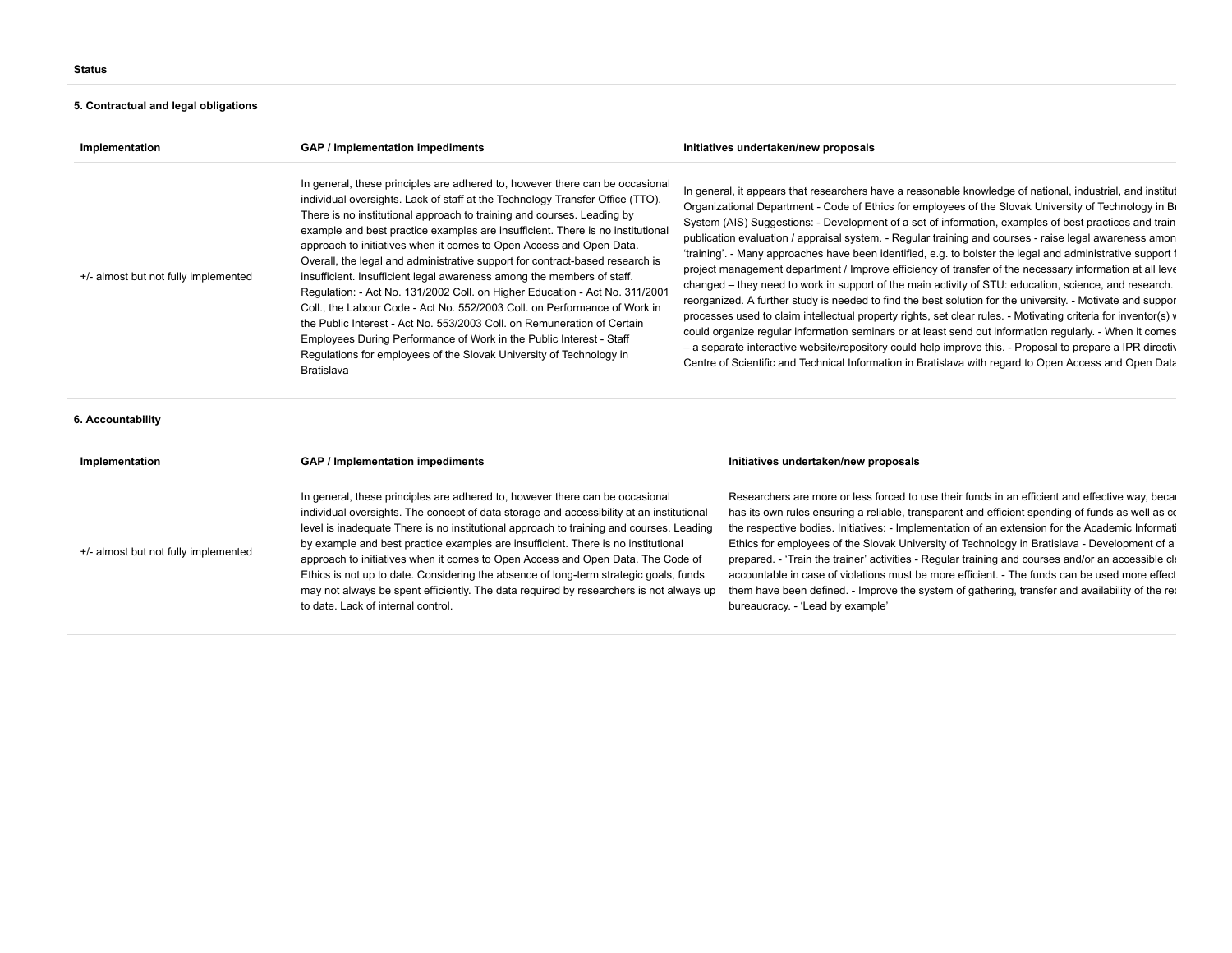#### **7. Good practice in research**

+/- almost but not fully implemented

| Implementation                            | GAP / Implementation impediments                                                                                                                                                                                                                                                                                                                                                                                                                                                                                                                                                                                                                                                                                                                                                                                                                                                                                                                                                                                                      | Initiatives undertaken/new proposals                                                                                                                                                                                                                                                                                                                                                                                                                                                                                                                                                                                                                                                                                                                                                                                                                                                                                                                                                                                                                                                                                             |
|-------------------------------------------|---------------------------------------------------------------------------------------------------------------------------------------------------------------------------------------------------------------------------------------------------------------------------------------------------------------------------------------------------------------------------------------------------------------------------------------------------------------------------------------------------------------------------------------------------------------------------------------------------------------------------------------------------------------------------------------------------------------------------------------------------------------------------------------------------------------------------------------------------------------------------------------------------------------------------------------------------------------------------------------------------------------------------------------|----------------------------------------------------------------------------------------------------------------------------------------------------------------------------------------------------------------------------------------------------------------------------------------------------------------------------------------------------------------------------------------------------------------------------------------------------------------------------------------------------------------------------------------------------------------------------------------------------------------------------------------------------------------------------------------------------------------------------------------------------------------------------------------------------------------------------------------------------------------------------------------------------------------------------------------------------------------------------------------------------------------------------------------------------------------------------------------------------------------------------------|
| +/- almost but not fully implemented      | STU does not have a centralized methodology for specific research activities<br>(handling of biological material, waste, etc.), which are usually handled on a case-by-<br>case basis whereas, with regard to the nature of our university, they are quite rare.<br>However, with the development of biomedical applications, the need for such a<br>methodology can be expected. Information about suitable strategies and procedures<br>for backup of research related data (e.g. a centralized repository) which could prevent<br>the loss or misuse of such data are not available. At STU there is no overview of the<br>possibilities to use specialized (expensive) equipment owned or hired long-term by the<br>university. The excessive administrative burden of the researchers does not allow to<br>fully utilize research capacities and procedures. Regulation: - Act No. 124/2006 Coll.<br>on Occupational Safety and Health - Staff Regulations for employees of the Slovak<br>University of Technology in Bratislava | STU has implemented general rules for hazardous work which are in line with the Slovak legi<br>GDPR regulation. The university also organizes mandatory annual occupational safety and h<br>and individual consulting regarding the requirements of funders are provided to researchers t<br>the Department of International Relations in person, or 'en bloc' in a newsletter and through a<br>the requirements of funders is also offered by the University Project Centre and the project w<br>intellectual property rights is offered by the Technology Transfer Office of the Rector's Office a<br>the OHSE Protection Specialist. - Consulting regarding GDPR is offered by the Legal Departr<br>required level. The specific requirements of individual workplaces must be fulfilled by the resp<br>the Slovak University of Technology in Bratislava. - STU Ethics portal - Possibly an improved<br>research, artistic activities and publication evaluation / appraisal system. - Prepare data stora<br>Dissemination of centralized but personalizable information (e.g. filters). - Waste chemicals u<br>methodology. |
| 8. Dissemination, exploitation of results |                                                                                                                                                                                                                                                                                                                                                                                                                                                                                                                                                                                                                                                                                                                                                                                                                                                                                                                                                                                                                                       |                                                                                                                                                                                                                                                                                                                                                                                                                                                                                                                                                                                                                                                                                                                                                                                                                                                                                                                                                                                                                                                                                                                                  |
| Implementation                            | GAP / Implementation impediments                                                                                                                                                                                                                                                                                                                                                                                                                                                                                                                                                                                                                                                                                                                                                                                                                                                                                                                                                                                                      | Initiatives undertaken/new proposals                                                                                                                                                                                                                                                                                                                                                                                                                                                                                                                                                                                                                                                                                                                                                                                                                                                                                                                                                                                                                                                                                             |
|                                           | In general, these principles are adhered to, however there can be occasional individual                                                                                                                                                                                                                                                                                                                                                                                                                                                                                                                                                                                                                                                                                                                                                                                                                                                                                                                                               | .                                                                                                                                                                                                                                                                                                                                                                                                                                                                                                                                                                                                                                                                                                                                                                                                                                                                                                                                                                                                                                                                                                                                |

oversights. Lack of staff at the Technology Transfer Office (TTO). There is no institutional approach to training and courses. Leading by example and best practice examples are insufficient. There is no institutional approach to initiatives when it comes to Open Access and Open Data. There is no focus on commercialization, in particular among the senior researchers. The personnel support to ensure external or commercial presentation of results is insufficient, the cooperation with industry is lacking. There is no wide-spread support of dissemination of information about the research results in the media, including the modern social media. Dissemination of results has been partially implemented when it comes to publishing in scientific journals, however the results are not promoted (marketed) sufficiently to reach the general public. Researchers are evaluated on the basis of the quantity and not quality of their published results. There is also an issue with measuring the efficiency of research, which may be dissimilar for different fields of study. Regulation: - Section 4(1)(a) Academic Freedoms and Academic Rights of the Act No. 131/2002 Coll. on Higher Education guarantees 'freedom of scientific investigation, research, development of artistic and other creative activities and publicising their achievements'.

## Researcher evaluation is based on the published research results, i.e. on their scientific pu criteria of scientific publication is how often they are quoted. The objective of each researc practical applications as possible. Initiatives: - The results of the researchers' work are also university meetings. The results of their work are published in annual reports, evaluation re The results of the researchers' work are also disseminated through conferences and public of their research use a profile at Google Scholar, Research Gate, ORCID or similar platform systematically regulated or controlled. - Technology Transfer Office (TTO). - Implementatio Chemday activity has offered new possibilities to share knowledge among researchers (a ' research). Suggestions: - Creating an 'Open Access' and 'Open Data' repository - Preparin information, examples of best practices and training - Improve/develop a systematic institu Significantly bolster cooperation with the industry, spin-off activities and entities such as th by providing institutional support with dissemination outside of publishing and conferences recommendations. - Institutional database of both active and completed research projects promotion thereof. - Improvement of communication with the industry, asking industry man business companies dealing with the issues at hand, etc. All of that with the objective of do dissemination of research results through Open Access - When judging research, its qualit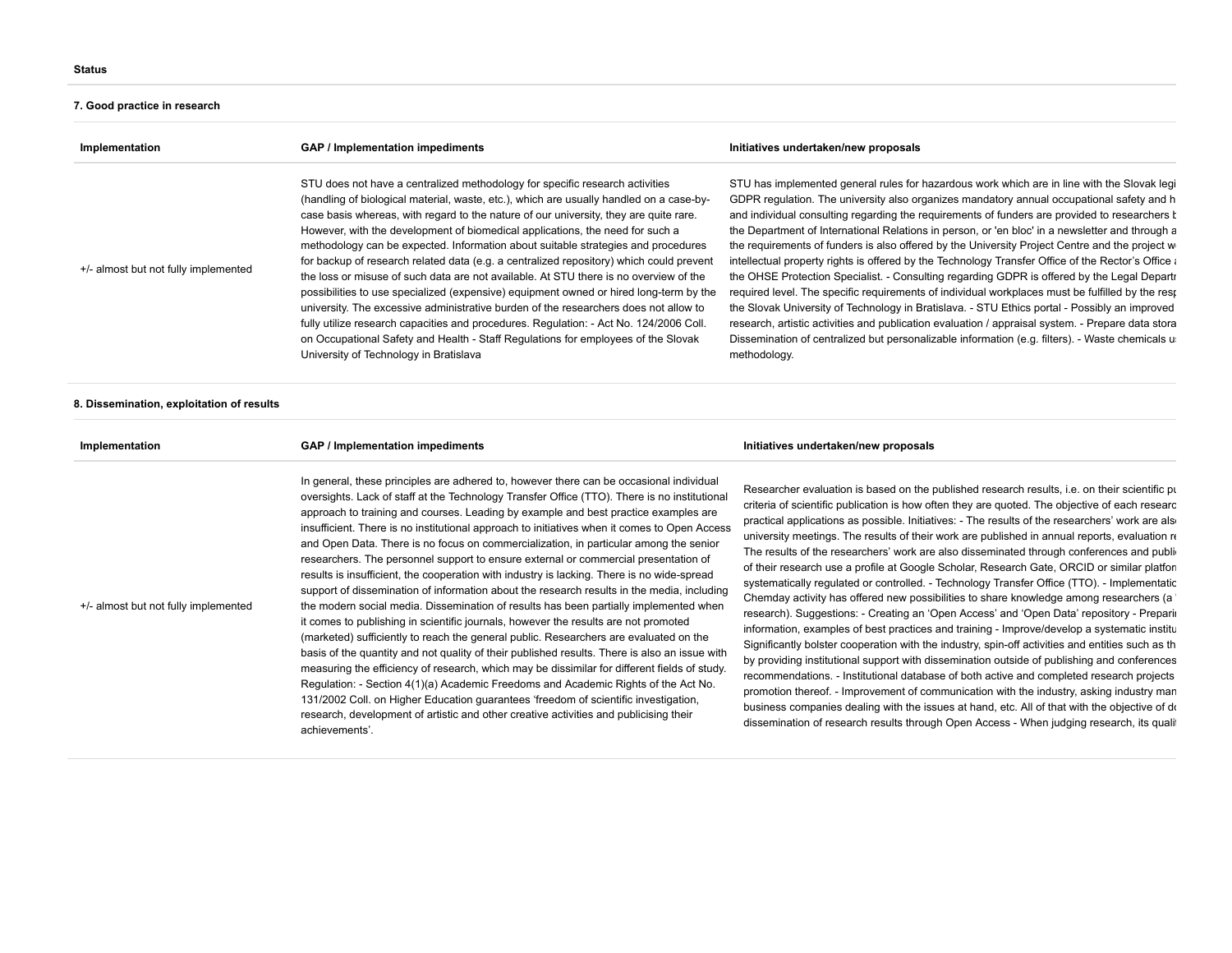# **9. Public engagement**

| Implementation            | GAP / Implementation impediments                                                                                                                                                                                                                                                                                                                                                                                                                                                                                                                                                                                                                                                                                                                                                                                                                                                                                                                                                                                                                                                        | Initiatives undertaken/new proposals                                                                                                                                                                                                                                                                                                                                                                                                                                                                                                                                                                                                                                                                                                                                                                                                                                                                                                                                                                                                                                                                                                                                                                                                                                                                                                                                                                                                                                                                                                                                                                                                                                                                                                                                                                                                                                                                                                                                                                                                                                                                                                                                                                                                                                                                                                                                                                                                                                                                                                                                                                                                                                                |
|---------------------------|-----------------------------------------------------------------------------------------------------------------------------------------------------------------------------------------------------------------------------------------------------------------------------------------------------------------------------------------------------------------------------------------------------------------------------------------------------------------------------------------------------------------------------------------------------------------------------------------------------------------------------------------------------------------------------------------------------------------------------------------------------------------------------------------------------------------------------------------------------------------------------------------------------------------------------------------------------------------------------------------------------------------------------------------------------------------------------------------|-------------------------------------------------------------------------------------------------------------------------------------------------------------------------------------------------------------------------------------------------------------------------------------------------------------------------------------------------------------------------------------------------------------------------------------------------------------------------------------------------------------------------------------------------------------------------------------------------------------------------------------------------------------------------------------------------------------------------------------------------------------------------------------------------------------------------------------------------------------------------------------------------------------------------------------------------------------------------------------------------------------------------------------------------------------------------------------------------------------------------------------------------------------------------------------------------------------------------------------------------------------------------------------------------------------------------------------------------------------------------------------------------------------------------------------------------------------------------------------------------------------------------------------------------------------------------------------------------------------------------------------------------------------------------------------------------------------------------------------------------------------------------------------------------------------------------------------------------------------------------------------------------------------------------------------------------------------------------------------------------------------------------------------------------------------------------------------------------------------------------------------------------------------------------------------------------------------------------------------------------------------------------------------------------------------------------------------------------------------------------------------------------------------------------------------------------------------------------------------------------------------------------------------------------------------------------------------------------------------------------------------------------------------------------------------|
| -/+ partially implemented | There is a lack of common procedures, a<br>comprehensive concept and support for<br>promotion of science, research, and other results<br>of creative activities at the university level, or any<br>kind of training regarding this topic other than<br>publication activities and enrolment of students.<br>Public engagement often depends on individual<br>activities of the faculties, on individual research<br>teams or individuals. There is no institutional<br>approach to initiatives when it comes to Open<br>Access and Open Data. Lack of communication<br>in English. Lack of information about domestic<br>and foreign research activities. Researchers<br>often do not have sufficient know-how on how to<br>appropriately present the results of their research<br>(both to the general public and to professionals<br>from related fields). There is a lack of<br>communication with secondary schools. A lack of<br>material and financial support for science<br>popularization, research- and other results of<br>creative activities of individual research teams. | - Activities of the Ministry of Education, Science, Research and Sport of Slovak Republic: o Department of Higher Education, o De<br>Technical Information (since 15 June 2007), and a specialised scientific library o The Central Information Portal and Information Sy<br>promote public engagement: o The Science and Technology Week has been organised in Slovakia annually since 2004 (by the Mi<br>Centre for the Popularisation of Science and Technology in Society, the Slovak Centre of Scientific and Technical Information). The<br>improve the perception of science and technology in society, promote and present them, encourage young people to study scientif<br>technical information, and communicate the necessity to support science and technology, which form the basis of economic and so<br>Complementary events are organised by individual unions, associations, research & development organisations, ministries, self-go<br>usually have the form of open days, lectures, seminars, project presentations, conferences, workshops, exhibitions and similar. o 1<br>Technology Week to facilitate exchange of information between the Ministry of Education and the universities. Members of the SRI<br>R&D topics. o The Night of Researchers is another annual event. The event was held for the first time in Europe and Slovakia in 2<br>mission is to show that researchers are 'ordinary' people with an exceptional profession. The results of their work help improve our<br>The project is organised by: SOVVA, SAV, EURACTIV in collaboration with the Ministry of Education, universities, business partne<br>Open days o Children's university o Summer schools o Olympiads and competitions o Student scientific forums o Universities of the<br>cafés and confectioners, different debates with researchers o Master classes focussing on physics (secondary schools, universitie<br>Information System (AIS) Suggestions: - Develop a set of information, examples of best practices and training should be prepared<br>instructive webinar for all academic staff - Regular training and courses - Bolster collaboration between universities with regard to i<br>that the greater the number of universities presenting their results at the same time, the grater the public impact. - System solution<br>support for young researchers when preparing such output. - We need professional PR staff at the university! / Promotion of sciene<br>promoters especially suited to carry out this work. Responsible lead researchers – prominent scientists – are not sufficiently engac<br>the wrong ideas about the actual research. |

### **10. Non discrimination**

| Implementation       | GAP / Implementation impediments                                                                                                                                                                                                                                                                                                                                                                                                                                                                                                                                                                                                                                                                                                                                     | Initiatives undertaken/new proposals                                                                                                                                                                                                                                                                                                                                                                                                                                                                                                   |
|----------------------|----------------------------------------------------------------------------------------------------------------------------------------------------------------------------------------------------------------------------------------------------------------------------------------------------------------------------------------------------------------------------------------------------------------------------------------------------------------------------------------------------------------------------------------------------------------------------------------------------------------------------------------------------------------------------------------------------------------------------------------------------------------------|----------------------------------------------------------------------------------------------------------------------------------------------------------------------------------------------------------------------------------------------------------------------------------------------------------------------------------------------------------------------------------------------------------------------------------------------------------------------------------------------------------------------------------------|
| ++ fully implemented | There is a risk of discrimination based on political views. There is no control of discrimination on the basis<br>of the selected field of science. Regulation: - Article 33 of the Constitution of the Slovak Republic states that<br>'Membership in any national minority or ethnic group may not be used to the detriment of any individual'.<br>Article 36(b) states that 'protection of the employee against discrimination at work'. - The Act No. 365/2004<br>Coll. on Equal Treatment in Certain Areas and Protection against Discrimination, (the Anti-discrimination<br>Act) - Code of Ethics for employees of the Slovak University of Technology in Bratislava - Staff Regulations<br>for employees of the Slovak University of Technology in Bratislava | While there was a huge difference between the distribution of work to ar<br>the equal status of men and women are no longer perceived by employe<br>assessment system and the subsequent remuneration of female and ma<br>Researcher remuneration is becoming more objective. However, it alway<br>work and remuneration. A system for monitoring of opportunities and real<br>students also requires training on multicultural issues. Improvement of k<br>week instruction course for foreign students regarding the specifics of st |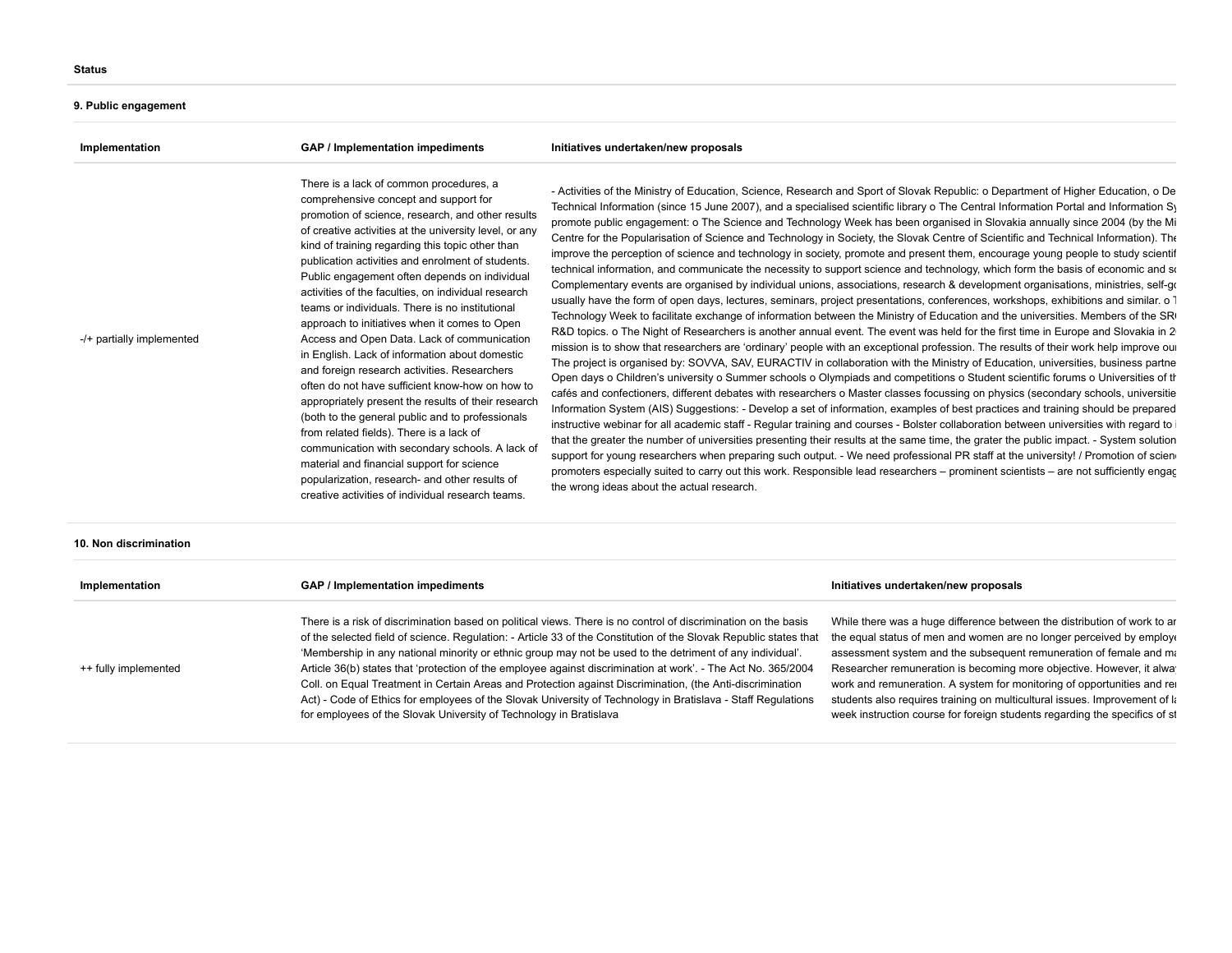## **11. Evaluation/ appraisal systems**

| Implementation                       | GAP / Implementation impediments                                                                                                                                                                                                                                                                                                                                                                                                                                                                                                                                                                              | Initiatives undertaken/new proposals                                                                                                                                                                                                                                                                                                                                                                                                                                                                                                                                                                                                                                                                                                                                                                                                                                                                                                                                                                                                                                                                                                                                                                                                                                                                                                                                                                                                                                                                                                                                                                                                                                                                                                                                                                                             |
|--------------------------------------|---------------------------------------------------------------------------------------------------------------------------------------------------------------------------------------------------------------------------------------------------------------------------------------------------------------------------------------------------------------------------------------------------------------------------------------------------------------------------------------------------------------------------------------------------------------------------------------------------------------|----------------------------------------------------------------------------------------------------------------------------------------------------------------------------------------------------------------------------------------------------------------------------------------------------------------------------------------------------------------------------------------------------------------------------------------------------------------------------------------------------------------------------------------------------------------------------------------------------------------------------------------------------------------------------------------------------------------------------------------------------------------------------------------------------------------------------------------------------------------------------------------------------------------------------------------------------------------------------------------------------------------------------------------------------------------------------------------------------------------------------------------------------------------------------------------------------------------------------------------------------------------------------------------------------------------------------------------------------------------------------------------------------------------------------------------------------------------------------------------------------------------------------------------------------------------------------------------------------------------------------------------------------------------------------------------------------------------------------------------------------------------------------------------------------------------------------------|
| +/- almost but not fully implemented | In general, these principles are adhered to,<br>even though the amounts paid are mostly<br>an expression of recognition rather than a<br>financial motivation There is no<br>evaluation by international committees.<br>The employer's hands are often tied due to<br>the underfunding of education, science and<br>research. Young researchers can usually<br>cope with such disincentive, the senior<br>ones often seek other opportunities to<br>provide for their families. When evaluating<br>R&D, too much attention is paid to<br>publishing, while e.g., practical application<br>is often neglected. | Researcher activity is regularly evaluated, in particular in connection with: - comprehensive accreditation of universities; - accreditation o<br>Education, Science, Research and Sport of SR required in the decision-making regarding distribution of subsidies to universities (publish<br>individually through an international evaluation process (e.g., EUA) - not on a regular basis; - preparation of university annual reports; - t<br>procedure); - and preparation of foreign and domestic research projects. - when creating a subject of industrial property, employees of<br>continues to be used, by law they are entitled to further compensation (rector's regulation On the Protection and Management of Industr<br>publications - Rector's award for the best artistic performance - Young researcher support programme - Young researcher excellent tean<br>award 'Researcher of the Year' - Rewards for activities of authors - Faculty awards to the best researchers in individual departments (e.c.<br>and publication evaluation / appraisal system. - Introduction of further (centralized) motivational remuneration schemes. - Along with the<br>created, who can objectively evaluate the work of researchers and whose verdict will be relevant in the evaluation and appraisal of such<br>in the field in which their subordinates work, therefore their evaluation and appreciation of the performance of such a person may not alw<br>students. This model could be used to nominate the best research team or best researcher from the students point of view. - Add the ob<br>Performance based financial rewards should be more direct instead of being implemented through institutes, but we should not forget at<br>funding of technical universities and schools in general (lobbying). |

**Recruitment and Selection - please be aware that the items listed here correspond with the Charter and Code. In addition, your organisation also needs to complete the checklist on Open, Transparent and Merit-bas operationalization of these principles.**

| 12. Recruitment            |                                                                                                                                                                                                                                                                                                                                                                                                                                                                                                                                                                                                                                                                                                                                                                                                                                                                                                                                                                                                                                                                                                                                                                                                                                                                                    |                                                                                                                                                                                                                                                                                                                                                                                                                                                                                                                                                                                                                                                                                                                                                                                                                                                |
|----------------------------|------------------------------------------------------------------------------------------------------------------------------------------------------------------------------------------------------------------------------------------------------------------------------------------------------------------------------------------------------------------------------------------------------------------------------------------------------------------------------------------------------------------------------------------------------------------------------------------------------------------------------------------------------------------------------------------------------------------------------------------------------------------------------------------------------------------------------------------------------------------------------------------------------------------------------------------------------------------------------------------------------------------------------------------------------------------------------------------------------------------------------------------------------------------------------------------------------------------------------------------------------------------------------------|------------------------------------------------------------------------------------------------------------------------------------------------------------------------------------------------------------------------------------------------------------------------------------------------------------------------------------------------------------------------------------------------------------------------------------------------------------------------------------------------------------------------------------------------------------------------------------------------------------------------------------------------------------------------------------------------------------------------------------------------------------------------------------------------------------------------------------------------|
| Implementation             | GAP / Implementation impediments                                                                                                                                                                                                                                                                                                                                                                                                                                                                                                                                                                                                                                                                                                                                                                                                                                                                                                                                                                                                                                                                                                                                                                                                                                                   | Initiatives undertaken/new proposals                                                                                                                                                                                                                                                                                                                                                                                                                                                                                                                                                                                                                                                                                                                                                                                                           |
| +/- almost but not fully i | The process of publishing of open positions is very detailed (the Higher Education Act, the Anti-discrimination Act, and different<br>internal documents), however the interviews and hiring standards for researchers – in particular, at the beginning of their career – are<br>rather inconsistent and vaque. In many cases the recruitment process is very individualized. STU does not have a sufficiently detailed<br>description of the recruitment process and career development. Insufficient legislation for hiring researchers (and teachers) at an<br>international level (in particular, for professors and associate professors) poses a significant obstacle to making the university more<br>international. Most STU buildings are wheelchair accessible. The current remuneration possibilities prevent a faster development<br>(recruitment from abroad and from the industry) and recruitment of younger staff. Regulation: - Rules of the recruitment procedure for<br>university teachers, researchers, professors and associate professors and head employees at the Slovak University of Technology in<br><b>Bratislava</b><br>https://www.stuba.sk/buxus/docs/stu/pracoviska/rektorat/odd veda vyskum/HRS4R/Rules of the recruitment procedure at STU.pdf | Initiatives: - Job offers include requirements regarding educ<br>described in the collective agreement. - Vacancies are adve<br>are published on the STU website or at one of the job porta<br>Action), offering competitive salary conditions with the aim<br>Personnel audit. - Recruitment of researchers follows the s<br>and head employees, which is beyond the requirements of<br>https://www.stuba.sk/buxus/docs/stu/pracoviska/rektorat/oc<br>Suggestions: - Intensify publishing of open positions on the<br>and the Rector's Office in accordance with OTM-R - Include<br>comprehensive HR policy, issue a guidance for qualitative por-<br>researchers and introduce long-term systemic measures fo<br>environment. - A clear and precisely applied concept of STI<br>Improve funding of technical universities and schools in ger |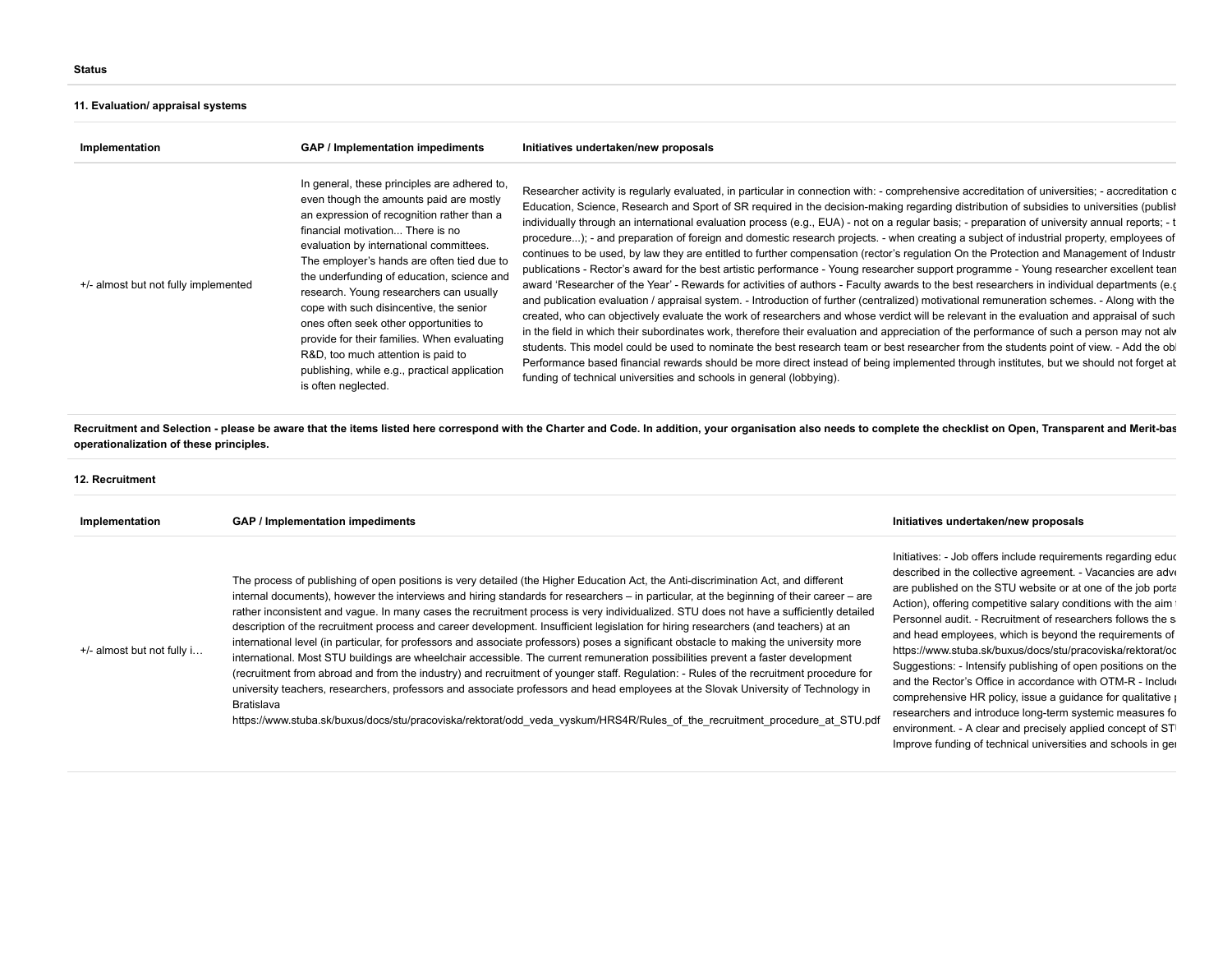# **13. Recruitment (Code)**

| Implementation             | GAP / Implementation impediments                                                                                                                                                                                                                                                                                                                                                                                                                                                                                                                                                                                                                                                                                                                                                                                                                                                                                                                                                                                                                                                                                                      | Initiatives undertaken/new proposals                                                                                                                                                                                                                                                                                                                                                                                                                                                                                                                                                                                                                                                                                                                                                                                                                                                                                |
|----------------------------|---------------------------------------------------------------------------------------------------------------------------------------------------------------------------------------------------------------------------------------------------------------------------------------------------------------------------------------------------------------------------------------------------------------------------------------------------------------------------------------------------------------------------------------------------------------------------------------------------------------------------------------------------------------------------------------------------------------------------------------------------------------------------------------------------------------------------------------------------------------------------------------------------------------------------------------------------------------------------------------------------------------------------------------------------------------------------------------------------------------------------------------|---------------------------------------------------------------------------------------------------------------------------------------------------------------------------------------------------------------------------------------------------------------------------------------------------------------------------------------------------------------------------------------------------------------------------------------------------------------------------------------------------------------------------------------------------------------------------------------------------------------------------------------------------------------------------------------------------------------------------------------------------------------------------------------------------------------------------------------------------------------------------------------------------------------------|
| -/+ partially implemented  | Employment for the duration of a project, employment for a fixed period of time and limited funds of<br>universities reserved for researchers do not give researchers a lot of security in regard to their future<br>employment. Frequently, the job description or a detailed description of obligations is vaque, and the<br>specification whether the contract is temporary or permanent is missing. The university has no rule to<br>ensure transparency, career development and no mobility policy (alternative requirements), etc. Global<br>websites for researchers (EURAXESS, Research Gate etc.) are rarely used, open positions are rarely<br>promoted in english language on the STU web page. The Higher Education Act does not specify how<br>the work activities of researchers differ from those of teachers. Information in job activity catalogues is<br>also very limited. A large percentage of women with great research potential are discouraged by low<br>social support for women on maternity leave. Insufficient funding and the therefrom arising<br>unsatisfactory competitiveness on the labour market. | Job offers include requirements regarding education, required experience ar<br>agreement. Vacancies are advertised for a time period of 3 weeks (or longer<br>of the job portals. Initiative: - Personnel audit - Recruitment of researchers for<br>professors and head employees, which is beyond the requirements of Slova<br>https://www.stuba.sk/buxus/docs/stu/pracoviska/rektorat/odd veda vyskum/<br>Implement the recommendation of the personnel audit - Unification of recruit<br>OTM-R - Preparation of a welcome information package for new employees<br>research projects, the possibilities and forthcoming nature of university's env<br>EURAXESS portal - A social programme for mothers on maternity leave sho<br>concept of STU development is the best advertisement when hiring new emp<br>form only. No obligation to mail CVs by post. - Improve funding of technical u                      |
| 14. Selection (Code)       |                                                                                                                                                                                                                                                                                                                                                                                                                                                                                                                                                                                                                                                                                                                                                                                                                                                                                                                                                                                                                                                                                                                                       |                                                                                                                                                                                                                                                                                                                                                                                                                                                                                                                                                                                                                                                                                                                                                                                                                                                                                                                     |
| Implementation             | GAP / Implementation impediments                                                                                                                                                                                                                                                                                                                                                                                                                                                                                                                                                                                                                                                                                                                                                                                                                                                                                                                                                                                                                                                                                                      | Initiatives undertaken/new proposals                                                                                                                                                                                                                                                                                                                                                                                                                                                                                                                                                                                                                                                                                                                                                                                                                                                                                |
| +/- almost but not fully i | In general, these principles are adhered to, however there can be occasional individual oversights. The criteria for selection of new<br>employees and the terms for creating selection committees are only specified very vaguely in the regulations and procedures for hiring<br>employees. Members of the selection committees are not trained on hiring and selection. The international dimension is often<br>completely disregarded. Insufficient level/interest of applicants. Selection committees are mostly homogeneous, there is no variety of<br>scientific qualifications. Regulation: - At present, these processes have been set to comply with the law, however there is room to<br>modify them within the boundaries of the law. - Rules of the recruitment procedure for university teachers, researchers, professors and<br>associate professors and head employees at the Slovak University of Technology in Bratislava<br>https://www.stuba.sk/buxus/docs/stu/pracoviska/rektorat/odd veda vyskum/HRS4R/Rules of the recruitment procedure at STU.pdf                                                            | - The system used for selection of new employees works, c<br>in detail. - The rule of gender and age diversity in selection<br>Act and the Anti-discrimination Act. - The selection committ<br>results, as well as project management experience. - New i<br>competences are determined by the project owner (in the u<br>comprehensive knowledge, results, publishing activity, etc.)<br>Labour Inspectorate) the processes are being gradually per<br>same rules as recruitment of teachers, professors and asso<br>Slovak law:<br>https://www.stuba.sk/buxus/docs/stu/pracoviska/rektorat/oc<br>Suggestion: - Implement the recommendation of the persor<br>Rector's Office in accordance with OTM-R - Foreign and in<br>from the Rector's Office for all departments of the university<br>based. - Development of a comprehensive HR policy. Empl<br>training, with a focus on managing interviews, and a compe |

applicant evaluation procedure and standard should be pre communication, character qualities, ability to collaborate, et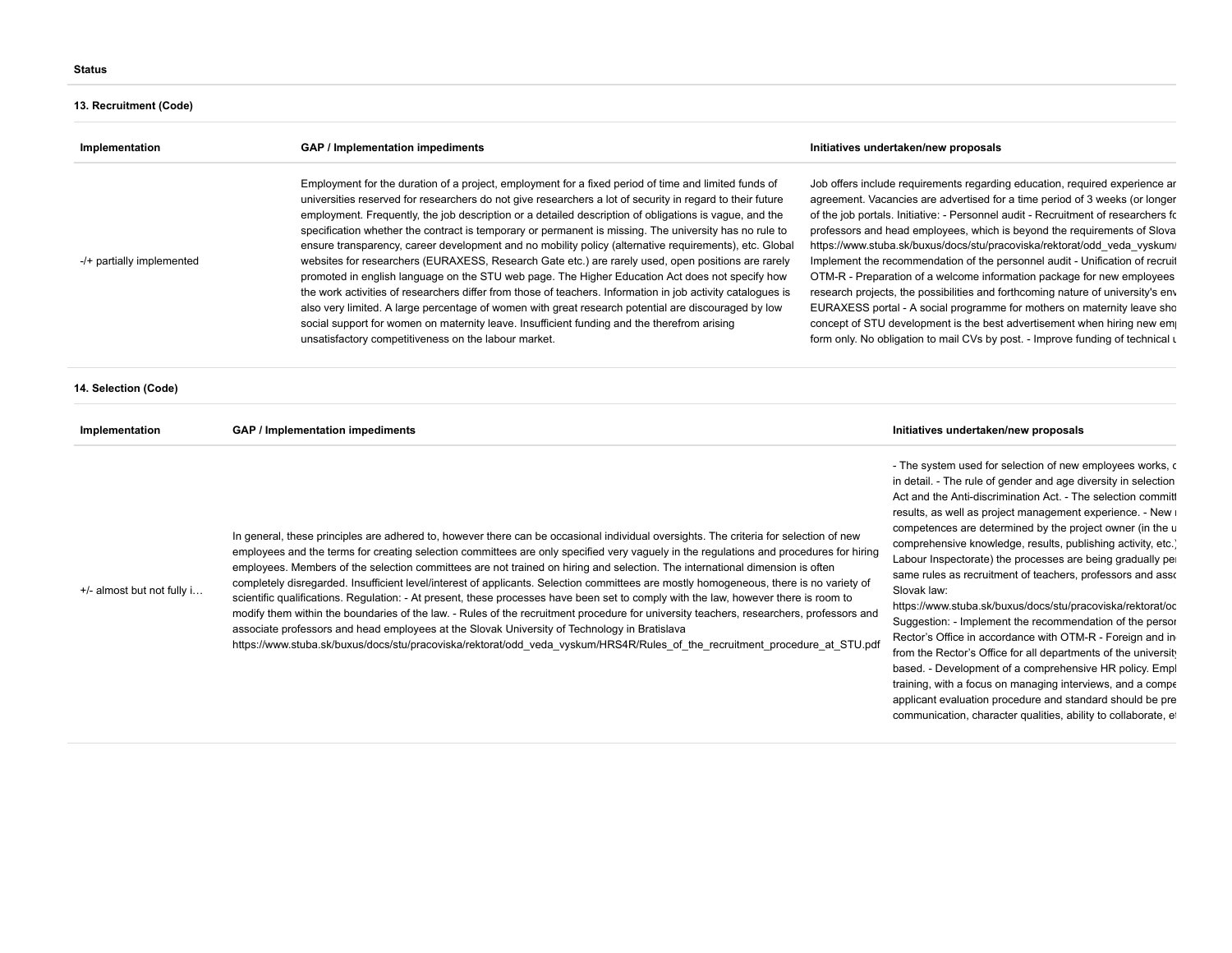# **15. Transparency (Code)**

| Implementation                                          | GAP / Implementation impediments                                                                                                                                                                                                                                                                                                                                                                                                                                                                                                                                                                                                                                                                                              |                                      | Initiatives undertaken/new proposals                                                                                                                                                                                                                                                                                                                                                                                                                                                         |
|---------------------------------------------------------|-------------------------------------------------------------------------------------------------------------------------------------------------------------------------------------------------------------------------------------------------------------------------------------------------------------------------------------------------------------------------------------------------------------------------------------------------------------------------------------------------------------------------------------------------------------------------------------------------------------------------------------------------------------------------------------------------------------------------------|--------------------------------------|----------------------------------------------------------------------------------------------------------------------------------------------------------------------------------------------------------------------------------------------------------------------------------------------------------------------------------------------------------------------------------------------------------------------------------------------------------------------------------------------|
| -/+ partially implemented                               | Job seekers applying for an advertised open position are notified about the hiring process and the selection criteria,<br>however only seldom are they notified about the number of open positions, possibilities of career development and the<br>strengths and weaknesses of their application, which is mainly due to the fact that in the Slovak Republic attention is<br>paid primarily to the impartiality of the selection procedure, which usually takes the form of a ballot by the members of<br>the selection committee. Because of this, it is difficult to notify the applicants of their strengths and weaknesses. Also a<br>lack of transparency with respect to strengths and weaknesses has been identified. |                                      | Initiative: - Implement the recommendations of the personn<br>of teachers, professors and associate professors and head<br>https://www.stuba.sk/buxus/docs/stu/pracoviska/rektorat/od<br>- Unification of recruitment procedures of all faculties and the<br>transparency, awareness and the therefrom arising objectiv                                                                                                                                                                      |
| 16. Judging merit (Code)                                |                                                                                                                                                                                                                                                                                                                                                                                                                                                                                                                                                                                                                                                                                                                               |                                      |                                                                                                                                                                                                                                                                                                                                                                                                                                                                                              |
| Implementation                                          | GAP / Implementation impediments                                                                                                                                                                                                                                                                                                                                                                                                                                                                                                                                                                                                                                                                                              | Initiatives undertaken/new proposals |                                                                                                                                                                                                                                                                                                                                                                                                                                                                                              |
| +/- almost but not fully implemented                    | Even though this rule is generally accepted and used, the university is<br>missing detailed evaluation criteria for judging merit and weights for individual<br>evaluated indicators. Their specification in internal documents is very vague.                                                                                                                                                                                                                                                                                                                                                                                                                                                                                |                                      | Initiative: - Implement the recommendations of the personnel audit. Suggestions: - Improve transparer<br>as part of the comprehensive HR policy (a system of comprehensive evaluation of candidates). Propo:<br>development with basic research. - Non-university experts and experts from the respective fields shou                                                                                                                                                                        |
| 17. Variations in the chronological order of CVs (Code) |                                                                                                                                                                                                                                                                                                                                                                                                                                                                                                                                                                                                                                                                                                                               |                                      |                                                                                                                                                                                                                                                                                                                                                                                                                                                                                              |
| Implementation                                          | <b>GAP / Implementation impediments</b>                                                                                                                                                                                                                                                                                                                                                                                                                                                                                                                                                                                                                                                                                       | Initiatives undertaken/new proposals |                                                                                                                                                                                                                                                                                                                                                                                                                                                                                              |
| ++ fully implemented                                    | Unified document is missing.                                                                                                                                                                                                                                                                                                                                                                                                                                                                                                                                                                                                                                                                                                  |                                      | Suggestion: - Use a unified CV form for all. - This should be included in the unified comprehensive HR policy.                                                                                                                                                                                                                                                                                                                                                                               |
| 18. Recognition of mobility experience (Code)           |                                                                                                                                                                                                                                                                                                                                                                                                                                                                                                                                                                                                                                                                                                                               |                                      |                                                                                                                                                                                                                                                                                                                                                                                                                                                                                              |
| Implementation                                          | <b>GAP / Implementation impediments</b>                                                                                                                                                                                                                                                                                                                                                                                                                                                                                                                                                                                                                                                                                       | Initiatives undertaken/new proposals |                                                                                                                                                                                                                                                                                                                                                                                                                                                                                              |
| +/- almost but not fully implemented                    | Even though mobility experience is very important to STU, the provisions of internal<br>documents in this regard are very vague. The university only has very limited resources<br>to support mobility. Lack of information about the possibilities of funding mobility as part<br>of grant schemes and projects. Lack of time due to the high workload of researchers.<br>Language barrier or insecurity when communicating in a foreign language.                                                                                                                                                                                                                                                                           |                                      | Assessment of applicants and their selection use a multi-criteria approach and mobility (in p<br>when it comes to researchers. The importance of this parameter, however, depends on the t<br>consideration the duration, the quality of institutions visited and the position in which the mol<br>comprehensive HR policy with a focus on the quality of knowledge obtained as part of mobil<br>assessment of the mobility experience. - Promotion of mobility experience and raising of aw |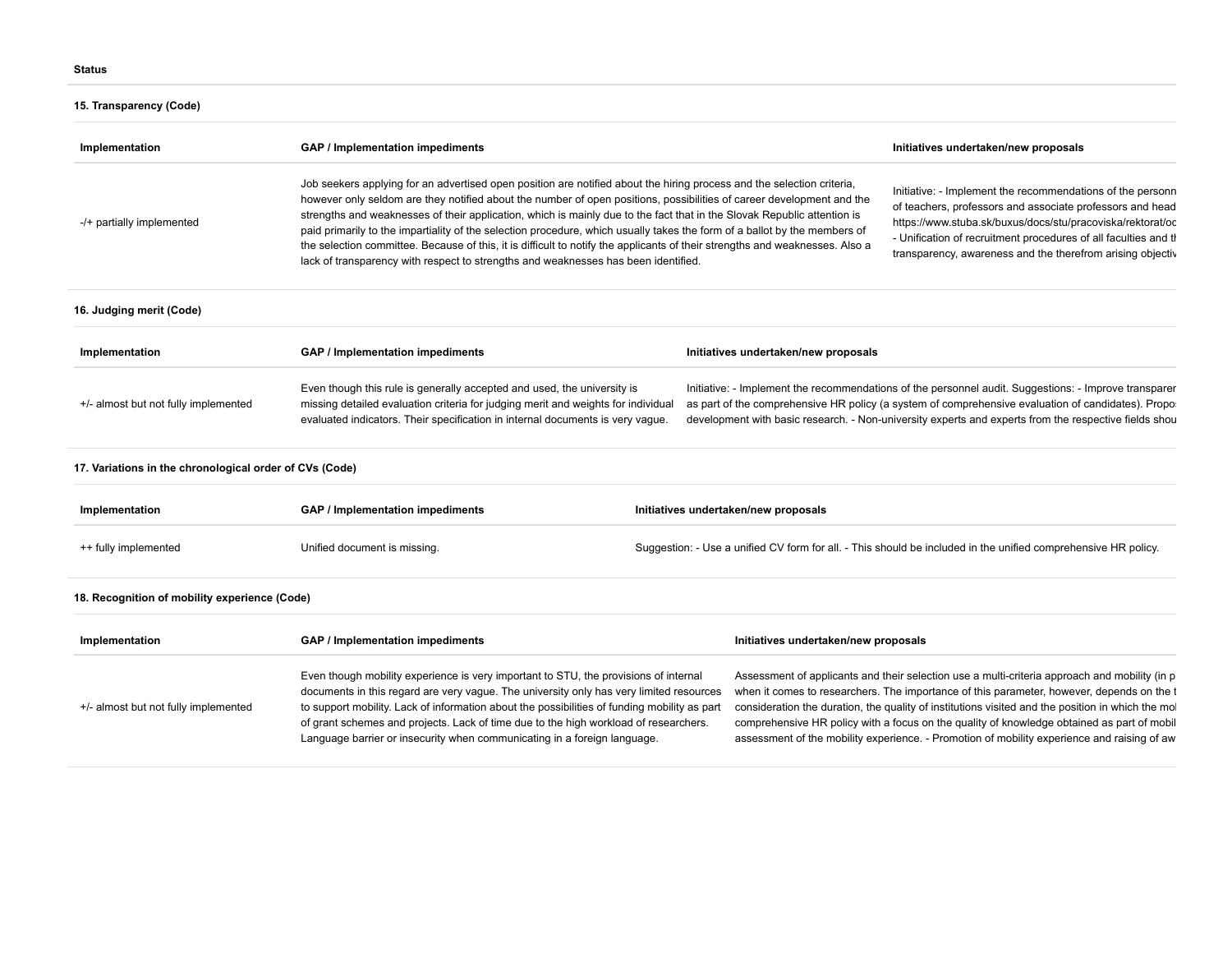# **19. Recognition of qualifications (Code)**

| Implementation                                |                                                                                                                                                                                                                                                                                                                                                                                                                                                                                                                                                                                                                                                                                                                                                                                                                                                                                                                | GAP / Implementation impediments     |                                                                                                                                                                                                                                                                                                                                                                                                                                             | Initiatives undertaken/no                                                                                                                                                        |
|-----------------------------------------------|----------------------------------------------------------------------------------------------------------------------------------------------------------------------------------------------------------------------------------------------------------------------------------------------------------------------------------------------------------------------------------------------------------------------------------------------------------------------------------------------------------------------------------------------------------------------------------------------------------------------------------------------------------------------------------------------------------------------------------------------------------------------------------------------------------------------------------------------------------------------------------------------------------------|--------------------------------------|---------------------------------------------------------------------------------------------------------------------------------------------------------------------------------------------------------------------------------------------------------------------------------------------------------------------------------------------------------------------------------------------------------------------------------------------|----------------------------------------------------------------------------------------------------------------------------------------------------------------------------------|
| -/+ partially implemented                     | STU does not have a specific regulation on recognition of informal qualifications as part of professional mobility, and even though it is taken into account<br>in the selection process, its impact is minimal. Insufficient legislation for hiring researchers (and teachers) at an international level (in particular, for<br>professors and associate professors) poses a significant obstacle to making the university more international. Regulation: - Recognition of qualifications<br>of researchers is based on the Higher Education Act. Academic titles (Doctor, Associate Professor, Professor) can be obtained from universities that offer<br>accredited doctoral studies, habilitation and appoint professors. These titles are valid in all institutions in the Slovak Republic. Recognition of<br>qualifications of foreign employees is regulated by a decree of the Ministry of Education. |                                      |                                                                                                                                                                                                                                                                                                                                                                                                                                             | Suggestion: - First of all, v<br>Introduce a system of trail<br>long education. - Should I<br>knowledge obtained quali<br>experience. Lobbying: - Tl<br>Committee, etc.) STU mu: |
| 20. Seniority (Code)                          |                                                                                                                                                                                                                                                                                                                                                                                                                                                                                                                                                                                                                                                                                                                                                                                                                                                                                                                |                                      |                                                                                                                                                                                                                                                                                                                                                                                                                                             |                                                                                                                                                                                  |
| Implementation                                | GAP /<br>Implementation<br>impediments                                                                                                                                                                                                                                                                                                                                                                                                                                                                                                                                                                                                                                                                                                                                                                                                                                                                         | Initiatives undertaken/new proposals |                                                                                                                                                                                                                                                                                                                                                                                                                                             |                                                                                                                                                                                  |
| ++ fully implemented                          | The principles of seniority are fully implemented by: - The rules and procedures for implementation habilitation and inauguration procedures at the Slovak Universit<br>(https://www.stuba.sk/buxus/docs/stu/pracoviska/rektorat/odd_veda_vyskum/HRS4R/Rules_and_procedures_for_implementation_habilitation_and_inauguration_p<br>obtaining the titles of associate professor and professor at the Slovak University of Technology in Bratislava<br>(https://www.stuba.sk/buxus/docs/stu/pracoviska/rektorat/odd veda vyskum/HRS4R/Rules for determining the minimum criteria for obtaining the titles of as<br>remuneration of employees in the public sector                                                                                                                                                                                                                                                 |                                      |                                                                                                                                                                                                                                                                                                                                                                                                                                             |                                                                                                                                                                                  |
| 21. Postdoctoral appointments (Code)          |                                                                                                                                                                                                                                                                                                                                                                                                                                                                                                                                                                                                                                                                                                                                                                                                                                                                                                                |                                      |                                                                                                                                                                                                                                                                                                                                                                                                                                             |                                                                                                                                                                                  |
| Implementation                                | GAP / Implementation impediments<br>Initiatives undertaken/new proposals                                                                                                                                                                                                                                                                                                                                                                                                                                                                                                                                                                                                                                                                                                                                                                                                                                       |                                      |                                                                                                                                                                                                                                                                                                                                                                                                                                             |                                                                                                                                                                                  |
| +/- almost but not fully implemented          | Even this point was regarded as fully implemented by the majority of responders, some still<br>perceive some room for improvement regarding: - Lack of information about the system of<br>postdoctoral positions. - Transparency of selection of postdoctoral researchers and specify their<br>obligations. - The postdoctoral researchers have no guarantee of employment at STU in the<br>future. - The number of postdoctoral positions is small and only attracts a few foreign employees.                                                                                                                                                                                                                                                                                                                                                                                                                 |                                      | Even though the Slovak legislation does not differentiate between researchers an<br>positions. Suggestions: - Unification of recruitment procedures of all faculties and<br>obligations of postdoctoral researchers and researchers, which will be part of the<br>positions for research assistants. - Increase the number of postdoctoral positions<br>a more efficient use of APVV grants. - Collect best practices with the aim to imple |                                                                                                                                                                                  |
| <b>Working Conditions and Social Security</b> |                                                                                                                                                                                                                                                                                                                                                                                                                                                                                                                                                                                                                                                                                                                                                                                                                                                                                                                |                                      |                                                                                                                                                                                                                                                                                                                                                                                                                                             |                                                                                                                                                                                  |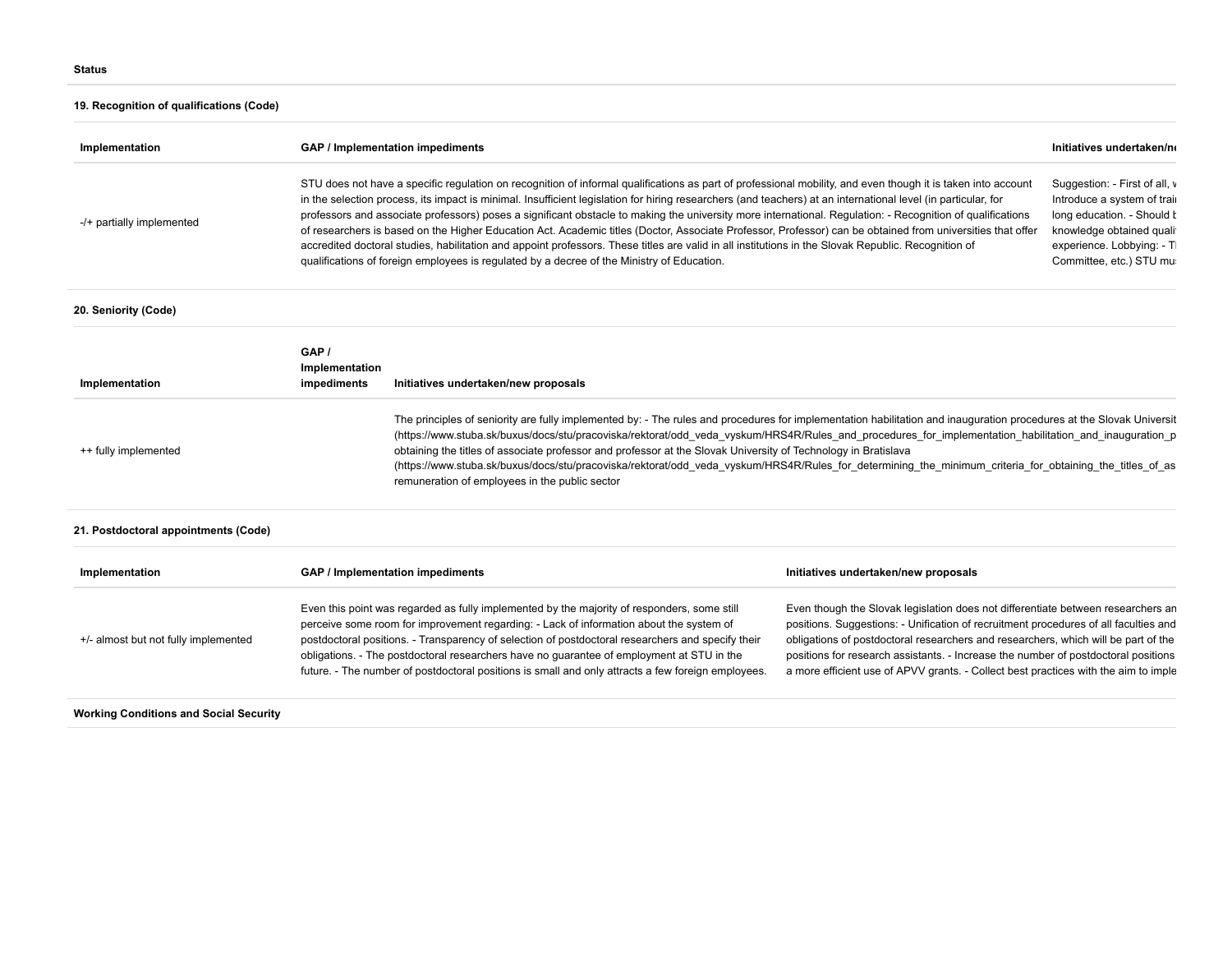# **22. Recognition of the profession**

| Implementation                       | GAP /<br>Implementation<br>impediments | Initiatives undertaken/new proposals                                                                                                                                                                                                                                                                                                                                                                                                                                                                                                                                                                                                                                                                                                                                                                                                                                                                                                                                                                                                                                                                                                                                                                                                                                                                                                                                                                                                                                                                                                                                                                                                                                                                                                                                                                                                        |                                      |                                                                                                                                                                                                       |
|--------------------------------------|----------------------------------------|---------------------------------------------------------------------------------------------------------------------------------------------------------------------------------------------------------------------------------------------------------------------------------------------------------------------------------------------------------------------------------------------------------------------------------------------------------------------------------------------------------------------------------------------------------------------------------------------------------------------------------------------------------------------------------------------------------------------------------------------------------------------------------------------------------------------------------------------------------------------------------------------------------------------------------------------------------------------------------------------------------------------------------------------------------------------------------------------------------------------------------------------------------------------------------------------------------------------------------------------------------------------------------------------------------------------------------------------------------------------------------------------------------------------------------------------------------------------------------------------------------------------------------------------------------------------------------------------------------------------------------------------------------------------------------------------------------------------------------------------------------------------------------------------------------------------------------------------|--------------------------------------|-------------------------------------------------------------------------------------------------------------------------------------------------------------------------------------------------------|
| ++ fully implemented                 |                                        | Initiatives: - Rector's award for the best publications - Rector's award for the best artistic performance - Young researcher support programme - Young researcher<br>The STU award 'Researcher of the Year' - Rewards for activities of authors Suggestion: - Highlight the results of scientific work having practical applications. - Uni<br>system.                                                                                                                                                                                                                                                                                                                                                                                                                                                                                                                                                                                                                                                                                                                                                                                                                                                                                                                                                                                                                                                                                                                                                                                                                                                                                                                                                                                                                                                                                     |                                      |                                                                                                                                                                                                       |
| 23. Research environment             |                                        |                                                                                                                                                                                                                                                                                                                                                                                                                                                                                                                                                                                                                                                                                                                                                                                                                                                                                                                                                                                                                                                                                                                                                                                                                                                                                                                                                                                                                                                                                                                                                                                                                                                                                                                                                                                                                                             |                                      |                                                                                                                                                                                                       |
| Implementation                       |                                        | GAP / Implementation impediments                                                                                                                                                                                                                                                                                                                                                                                                                                                                                                                                                                                                                                                                                                                                                                                                                                                                                                                                                                                                                                                                                                                                                                                                                                                                                                                                                                                                                                                                                                                                                                                                                                                                                                                                                                                                            | Initiatives undertaken/new proposals |                                                                                                                                                                                                       |
| -/+ partially implemented            |                                        | Public institutions in the Slovak Republic are significantly limited by the funds available to them (compared to<br>Initiatives: - Research support funds. - Internal university grants for so<br>other EU countries, Slovakia only spends a very low GDP percentage on science and research). Cooperation<br>research conditions in the less attractive fields of science. - Facilitate<br>with the industry, when it comes to joint worksites, could be better. Big differences between individual<br>More funding to make the cooperation with the university more attract<br>departments - issues with assessment of actual performance. A lack of long-term support of basic research at<br>graduates into managerial positions. Involvement in the matters of the<br>invitations to scientific seminars, lectures for students) cultivate prid<br>universities through industrial funds. A lack of technical equipment, lack of information about the equipment<br>available at the university which could be used and shared even with another research group to achieve the<br>researchers about the availability and the possibility of sharing techni<br>required scientific output. There is no strategy and rules for a systematic maintenance of equipment of<br>individual research workplaces (e.g., the Slovak Academy of Science<br>individual departments. There is only very limited communication between individual research worksites. A<br>rules and strategies, as well as their practical implementation in the s<br>high administrative burden and bureaucracy involved in gaining projects (even small ones). Very non-<br>during its continued existence in the coming decades. Lobbying: - Imp<br>transparent assessment of research project applications.<br>approach to grants will help stimulate research. |                                      |                                                                                                                                                                                                       |
| 24. Working conditions               |                                        |                                                                                                                                                                                                                                                                                                                                                                                                                                                                                                                                                                                                                                                                                                                                                                                                                                                                                                                                                                                                                                                                                                                                                                                                                                                                                                                                                                                                                                                                                                                                                                                                                                                                                                                                                                                                                                             |                                      |                                                                                                                                                                                                       |
| Implementation                       |                                        | GAP / Implementation impediments                                                                                                                                                                                                                                                                                                                                                                                                                                                                                                                                                                                                                                                                                                                                                                                                                                                                                                                                                                                                                                                                                                                                                                                                                                                                                                                                                                                                                                                                                                                                                                                                                                                                                                                                                                                                            |                                      | Initiatives undertaken/new prop                                                                                                                                                                       |
| +/- almost but not fully implemented |                                        | Long-term leave of absence for researchers (the so-called sabbatical) is not stipulated in the Slovak legislation. However, the respective draft bill<br>is already in preparation. Some political parties have included it in their election programmes. Shorter working hours more or less an exception.<br>There still are some departments or parts thereof, where the working conditions are alarming (non-existent ventilation, inferior air extraction from<br>equipment in the workplaces, obsolete electrical wiring, and other media distribution systems, etc.), but the trend towards modernization is<br>positive - mainly financed through European structural and investment funds, national funds, cooperation with industry, and own resources.                                                                                                                                                                                                                                                                                                                                                                                                                                                                                                                                                                                                                                                                                                                                                                                                                                                                                                                                                                                                                                                                            |                                      | Initiative: - Tele-working (home-ofl<br>Covid-19. - Project ACCORD (Adv<br>boosting the research infrastructu<br>care in its own kindergarten for 22<br>Suggestion: - Increased transpare<br>helpful. |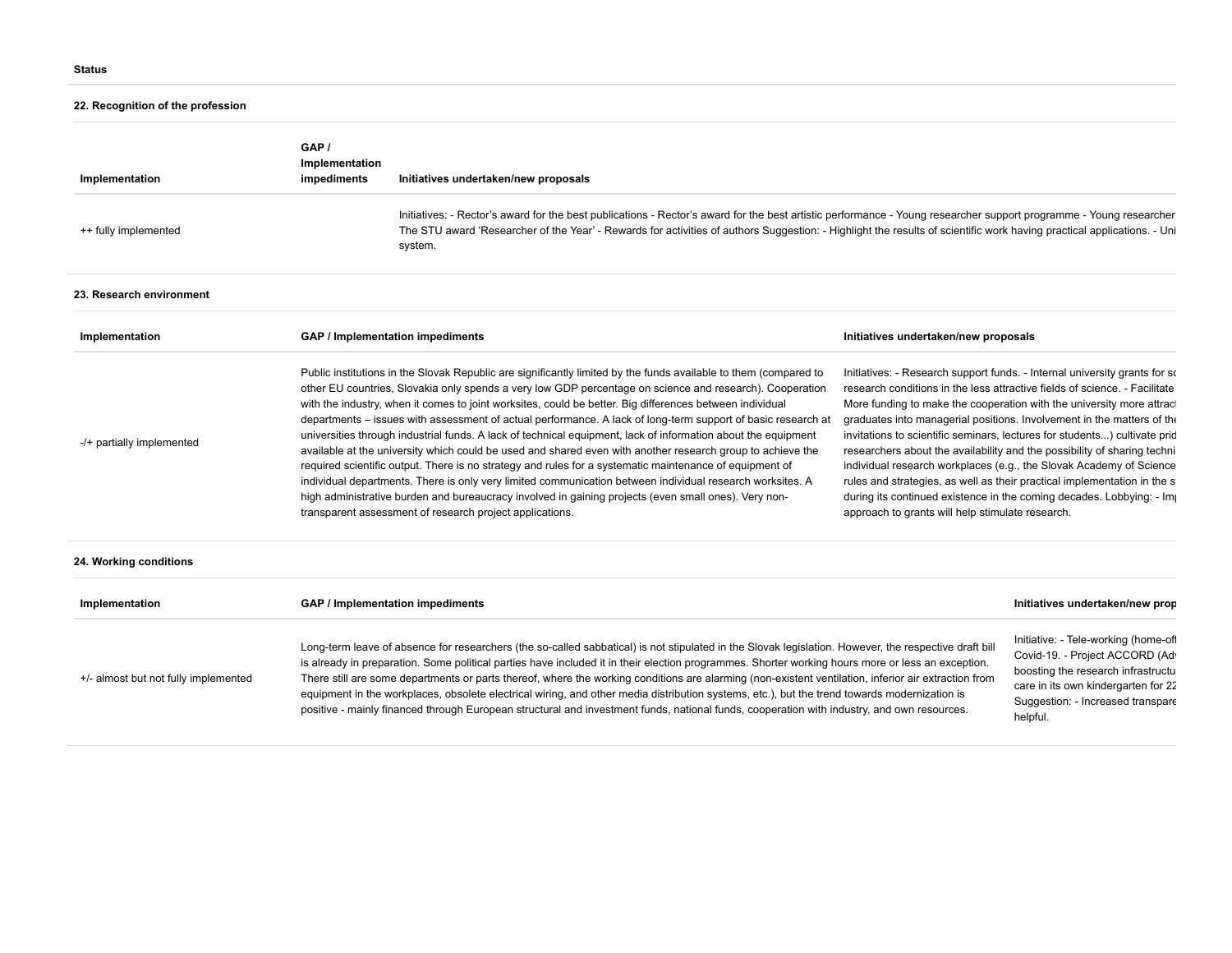# **25. Stability and permanence of employment**

| Implementation            | GAP / Implementation impediments                                                                                                                                                                                                                                                                                                                                                                                                                                                                                                                                                                                                                                                                                                                                                                                                                                                                                                                                                                                                                                                                                                                                                                                                                                                                                                                                                                                                                                                                                                                                                                                                                                                                                    | Initiatives undertaken/new proposals                                                                                            |  |
|---------------------------|---------------------------------------------------------------------------------------------------------------------------------------------------------------------------------------------------------------------------------------------------------------------------------------------------------------------------------------------------------------------------------------------------------------------------------------------------------------------------------------------------------------------------------------------------------------------------------------------------------------------------------------------------------------------------------------------------------------------------------------------------------------------------------------------------------------------------------------------------------------------------------------------------------------------------------------------------------------------------------------------------------------------------------------------------------------------------------------------------------------------------------------------------------------------------------------------------------------------------------------------------------------------------------------------------------------------------------------------------------------------------------------------------------------------------------------------------------------------------------------------------------------------------------------------------------------------------------------------------------------------------------------------------------------------------------------------------------------------|---------------------------------------------------------------------------------------------------------------------------------|--|
| ++ fully implemented      | In general, an employment contract concluded for a fixed period of time can only be extended twice, the third extension makes the<br>Where possible, the employer offers sta<br>employment permanent. However, the Section 48 (6) of the Labour Code of the Slovak Republic states: 'A further extension or renewal of<br>conditions could be improved by introdu<br>an employment relationship for a fixed term of up to two years or over two years can be agreed with a teacher in higher education or a<br>performance-based remuneration mode<br>creative employee in science, research or development if there are objective reasons relating to the character of the activities of the teacher<br>collective agreement and, if necessary,<br>in higher education or creative employee in science, research or development as stipulated in special regulation'. Meaning basically, that if<br>and motivational way of determining the<br>the employees are funded from grants, their contracts are only valid for the duration of the grant, following which they must leave, as the<br>procedures should be announced auton<br>department does not have funds to cover their salaries. Despite that this situation is in compliance with the European standards and<br>be included in the internal regulations of<br>employing doctoral candidates and external students under a contract tied to the duration of a project is a common practice, the resulting<br>employment in advance. - The possibilit<br>uncertainty, however, can impact the productivity of the personnel and cause issues, e.g., when applying for a mortgage or a consumer<br>dormitories for those who do not have o<br>situated. |                                                                                                                                 |  |
| 26. Funding and salaries  |                                                                                                                                                                                                                                                                                                                                                                                                                                                                                                                                                                                                                                                                                                                                                                                                                                                                                                                                                                                                                                                                                                                                                                                                                                                                                                                                                                                                                                                                                                                                                                                                                                                                                                                     |                                                                                                                                 |  |
| Implementation            | GAP / Implementation impediments                                                                                                                                                                                                                                                                                                                                                                                                                                                                                                                                                                                                                                                                                                                                                                                                                                                                                                                                                                                                                                                                                                                                                                                                                                                                                                                                                                                                                                                                                                                                                                                                                                                                                    | Initiatives und                                                                                                                 |  |
| -/+ partially implemented | Significant differences in remuneration of researchers working for public institutions and in industry are caused mainly by the Act No. 553/2003 Coll. on<br>Suggestion: - (<br>often helps res<br>Remuneration of Certain Employees During Performance of Work in the Public Interest. Female doctoral candidates have basically no entitlement to maternity<br>allowances, because they do not receive a salary but a scholarship (a doctoral candidate is considered a student by Slovak law system). Quote from one of the<br>processes of c<br>responders: "Almost everyone I know in research and teaching has other work besides STU - especially for financial reasons, at best for personal development."<br>contracts for ir<br>Regulations: - Act No. 131/2002 Coll on Higher Education - Act No. 553/2003 Coll. on Remuneration of Certain Employees During Performance of Work in the Public<br>appraisal syste<br>Interest - Staff Regulations for employees of the Slovak University of Technology in Bratislava<br>funding of rese                                                                                                                                                                                                                                                                                                                                                                                                                                                                                                                                                                                                                                                                  |                                                                                                                                 |  |
| 27. Gender balance        |                                                                                                                                                                                                                                                                                                                                                                                                                                                                                                                                                                                                                                                                                                                                                                                                                                                                                                                                                                                                                                                                                                                                                                                                                                                                                                                                                                                                                                                                                                                                                                                                                                                                                                                     |                                                                                                                                 |  |
| Implementation            | GAP / Implementation impediments                                                                                                                                                                                                                                                                                                                                                                                                                                                                                                                                                                                                                                                                                                                                                                                                                                                                                                                                                                                                                                                                                                                                                                                                                                                                                                                                                                                                                                                                                                                                                                                                                                                                                    | Initiatives undertaken/new proposals                                                                                            |  |
| ++ fully implemented      | Even there is no scientific study on the topic of comparing the assessment system and the subsequent remuneration of female<br>and male researchers at the university, or at universities in Slovakia in general, gender balance is not perceived as an issue<br>among the responders.                                                                                                                                                                                                                                                                                                                                                                                                                                                                                                                                                                                                                                                                                                                                                                                                                                                                                                                                                                                                                                                                                                                                                                                                                                                                                                                                                                                                                              | The university designed the Gender Equality Plan<br>Programme for Research and Innovation 2021-20.<br>gender equality training. |  |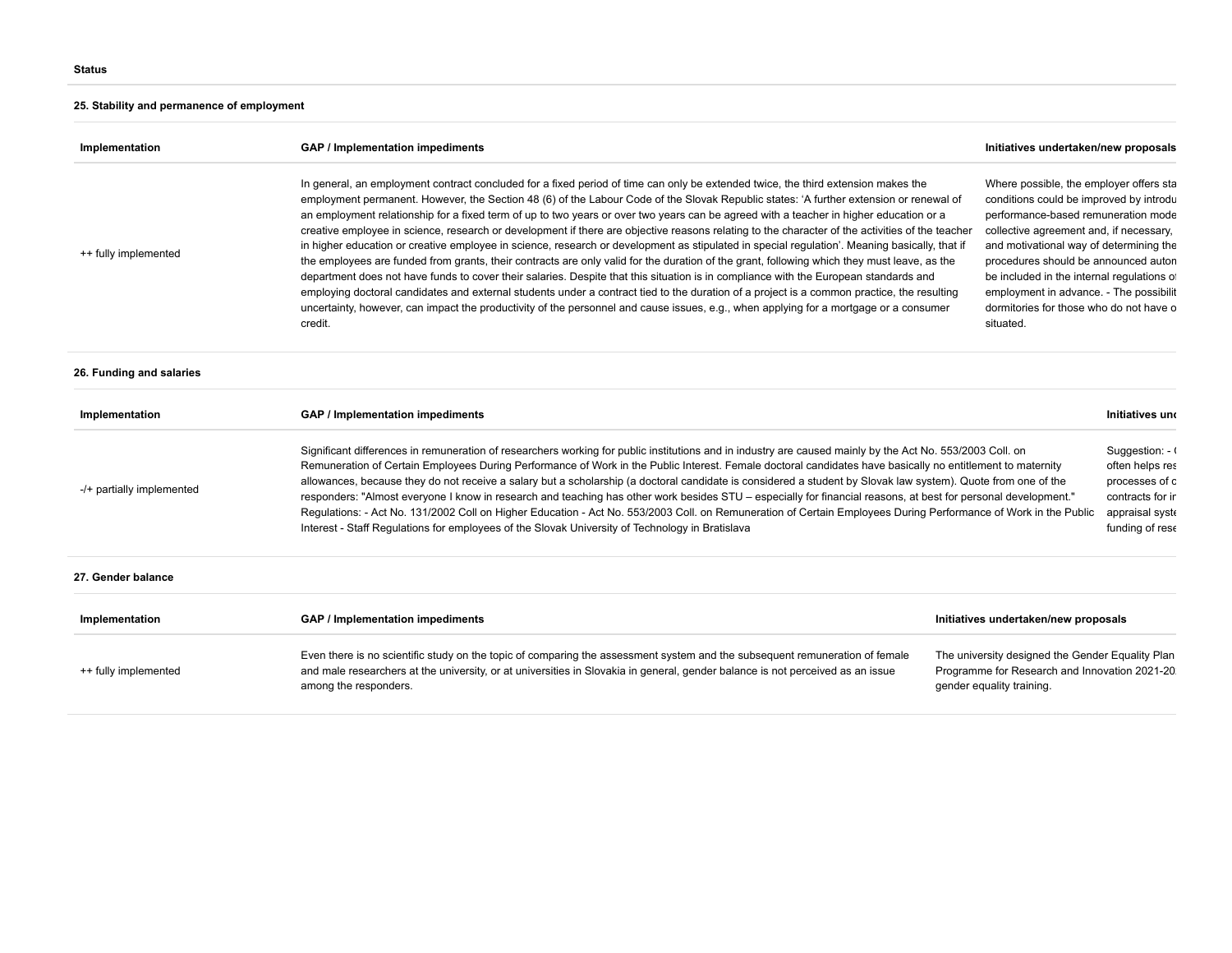## **28. Career development**

| Implementation                       | GAP / Implementation impediments                                                                                                                                                                                                                                                                                                              | Initiatives undertaken/new proposals                                                                                                                                                                                                                                                                                                                                                                                                                                                                                                                                                                                                                                                                                                                                                                                                                                                                                   |
|--------------------------------------|-----------------------------------------------------------------------------------------------------------------------------------------------------------------------------------------------------------------------------------------------------------------------------------------------------------------------------------------------|------------------------------------------------------------------------------------------------------------------------------------------------------------------------------------------------------------------------------------------------------------------------------------------------------------------------------------------------------------------------------------------------------------------------------------------------------------------------------------------------------------------------------------------------------------------------------------------------------------------------------------------------------------------------------------------------------------------------------------------------------------------------------------------------------------------------------------------------------------------------------------------------------------------------|
| +/- almost but not fully implemented | In general, these principles are adhered to,<br>however, there is no institutional strategy for<br>career development of researchers. Lack of<br>university-wide or department-wide career<br>consulting. The terms of accreditation and the<br>therefrom arising impossibility of habilitation<br>and inauguration of our junior colleagues. | Career development is regarded as a matter of the individual – institutions only provide opportunities for him/her by allowing them to<br>research for individual departments, faculties, and the university as a whole. Targeted institutional strategy for career development in<br>(http://www.ads.sk) - The EURAXESS network (http://ec.europa.eu/euraxess/) Initiative: - information about available trainings is pro<br>Scientific Cooperation and the Department of International Relations in a newsletter and at a designated website http://www.granty.s<br>the project centres / faculty departments. Suggestion: - Offer foreign-language courses for employees and doctoral candidates at a<br>communication with those interested in external PhD studies at the university and promote topics of an interdisciplinary nature. - Su<br>with the aim to implement them into the comprehensive HR policy. |
|                                      |                                                                                                                                                                                                                                                                                                                                               |                                                                                                                                                                                                                                                                                                                                                                                                                                                                                                                                                                                                                                                                                                                                                                                                                                                                                                                        |

### **29. Value of mobility**

| Implementation                       | GAP / Implementation impediments                                                                                                                                                                                                                                                                                                                                                                                                                                                                                                                                                                                                                                                                                                                                                                                                                                                                                                                | Initiatives undertaken/new proposals                                                                                                                                                                                                                                                                                                                                                                                                                                         |
|--------------------------------------|-------------------------------------------------------------------------------------------------------------------------------------------------------------------------------------------------------------------------------------------------------------------------------------------------------------------------------------------------------------------------------------------------------------------------------------------------------------------------------------------------------------------------------------------------------------------------------------------------------------------------------------------------------------------------------------------------------------------------------------------------------------------------------------------------------------------------------------------------------------------------------------------------------------------------------------------------|------------------------------------------------------------------------------------------------------------------------------------------------------------------------------------------------------------------------------------------------------------------------------------------------------------------------------------------------------------------------------------------------------------------------------------------------------------------------------|
| +/- almost but not fully implemented | Even the university recognizes the value of mobilities, there is no institutional career development strategy to acknowledge<br>any mobility experience within the career progression/appraisal system. The acknowledgement is in the hands of the<br>respective departments. However, this is not perceived as an issue among the responders. Their main concerns lie with<br>insufficient support regarding: - Lack of funding of mobilities causing discontinuity between individual research stays and/or<br>accommodation related issues. - Language barrier and cultural barrier. - Migration policy agenda (visa, differences in tax<br>and migration legislation – e.g., third countries). - Recognition of qualifications (legislation). - Low level of mobility<br>between the state and private sector. - Complex red tape without professional support. - Unwillingness to accept long-term<br>mobility due to a lack of workforce. | Motivation of researchers to be mobile is beneficial in pa<br>and working conditions of the hiring organisation - worki<br>international research projects - access to special equip<br>with new countries and cultures - business and commer<br>Suggestion: - Offer foreign-language courses for employ<br>of study programmes and research in English. - Prepare<br>between the university and the industry by making availation<br>processes, in particular within the EU |

### **30. Access to career advice**

| Implementation            | GAP / Implementation impediments                                                                                                                                                                                                                                                                                           | Initiatives undertaken/new proposals                                                                                                                                                                                                                                                                                                                                                                                                                                                                                                                                                                                                                                                                                                                                                                                                     |
|---------------------------|----------------------------------------------------------------------------------------------------------------------------------------------------------------------------------------------------------------------------------------------------------------------------------------------------------------------------|------------------------------------------------------------------------------------------------------------------------------------------------------------------------------------------------------------------------------------------------------------------------------------------------------------------------------------------------------------------------------------------------------------------------------------------------------------------------------------------------------------------------------------------------------------------------------------------------------------------------------------------------------------------------------------------------------------------------------------------------------------------------------------------------------------------------------------------|
| -/+ partially implemented | The rules of career development are not<br>stipulated in any internal document (only the<br>terms of habilitation and appointment of<br>professors) and there is no system solution to<br>career advice. Lack of an institutional strategy<br>for career development of researchers. There is<br>only informal consulting. | In connection to career advice, researchers at STU usually consult their superiors (heads of departments, Head of the institute/depart<br>Research, the Vice-Rector for Science and Research, ) STU supports research careers, among other things, by organising occas<br>external training courses. Initiatives: - Information about available training is provided to researchers by the Department of Science<br>Relations in a newsletter and at a designated website http://www.granty.stuba.sk/. - Consulting is also offered by the University Proj<br>The EURAXESS network (http://ec.europa.eu/euraxess/). Suggestions: - Establishment of a career advice centre for university emp<br>system. - Preparation of an institutional career development strategy for researchers with clearly specified rules of career progressio |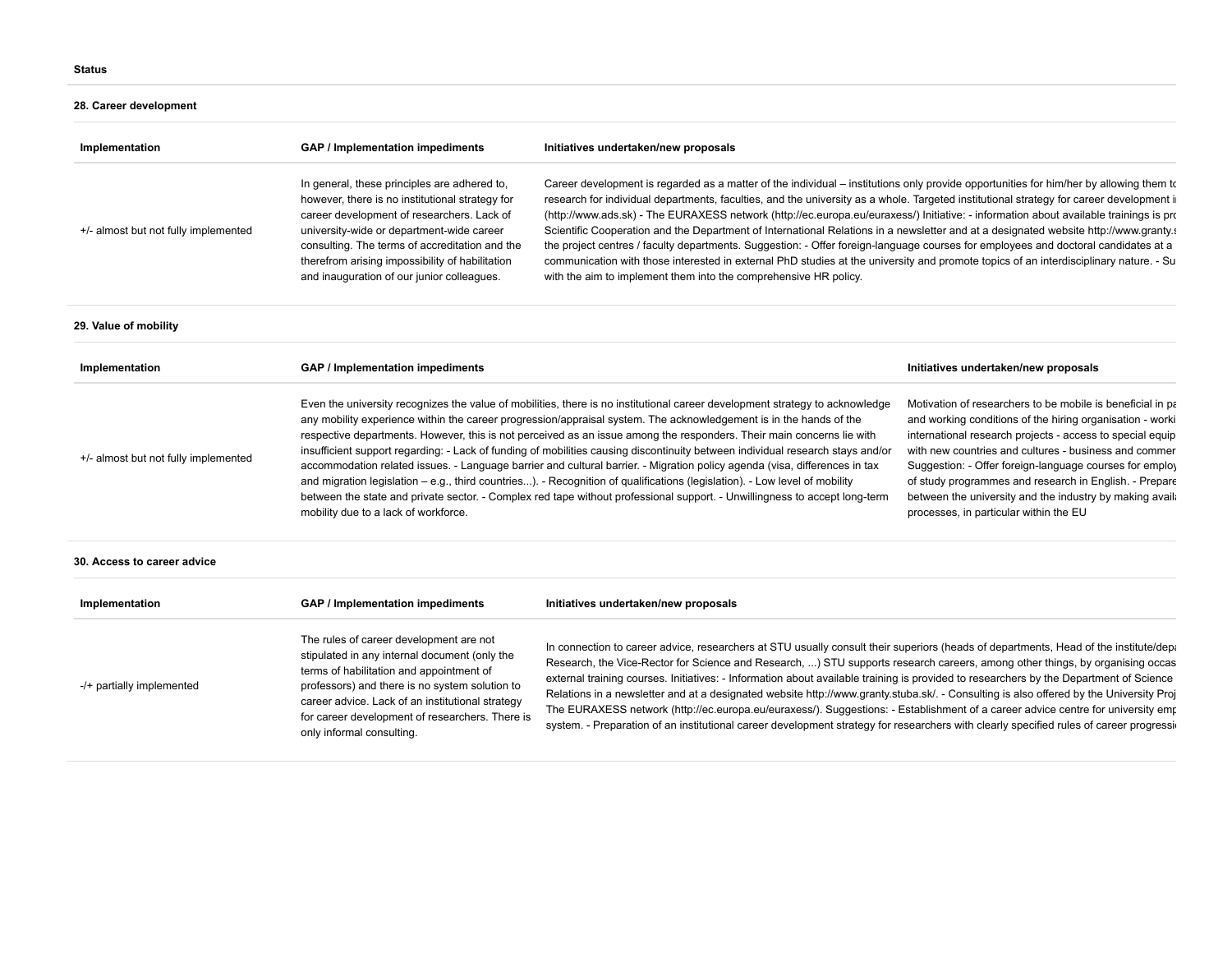# **31. Intellectual Property Rights**

| Implementation                       | GAP / Implementation impediments                                                                                                                                                                                                                                                                                                                                                                                                                                                                                                                                                                                                                                                                                                                                                                                                                                                                                                                                                                                                                                                                                                                                                                                                                                                                                                                                                                                                                                                                                                                                                                                                                                                                                                                                                                                                                                                                                                                                                 | Initiatives undertaken/new proposals                                                                                                                                                                                                                                                                                                                                                                                                                                                                                                                                                                                                                                                                                                                                                                                                                                                                                                                                                                                                  |
|--------------------------------------|----------------------------------------------------------------------------------------------------------------------------------------------------------------------------------------------------------------------------------------------------------------------------------------------------------------------------------------------------------------------------------------------------------------------------------------------------------------------------------------------------------------------------------------------------------------------------------------------------------------------------------------------------------------------------------------------------------------------------------------------------------------------------------------------------------------------------------------------------------------------------------------------------------------------------------------------------------------------------------------------------------------------------------------------------------------------------------------------------------------------------------------------------------------------------------------------------------------------------------------------------------------------------------------------------------------------------------------------------------------------------------------------------------------------------------------------------------------------------------------------------------------------------------------------------------------------------------------------------------------------------------------------------------------------------------------------------------------------------------------------------------------------------------------------------------------------------------------------------------------------------------------------------------------------------------------------------------------------------------|---------------------------------------------------------------------------------------------------------------------------------------------------------------------------------------------------------------------------------------------------------------------------------------------------------------------------------------------------------------------------------------------------------------------------------------------------------------------------------------------------------------------------------------------------------------------------------------------------------------------------------------------------------------------------------------------------------------------------------------------------------------------------------------------------------------------------------------------------------------------------------------------------------------------------------------------------------------------------------------------------------------------------------------|
| +/- almost but not fully implemented | In general, these principles are adhered to, however there can be occasional individual oversights. There is no<br>institutional approach to training and courses. Leading by example and best practice examples are insufficient. Some<br>documents in English are missing. These issues are mainly tied to the lack of staff at the Technology Transfer Office<br>(TTO). There is no institutional approach to initiatives when it comes to Open Access and Open Data. A directive on<br>copyright in the STU environment is missing. The rules currently valid in this area usually encourage researchers to look<br>for loopholes, as most intellectual property rights (and the thereto related benefits) belong to the institution, and the<br>researcher only gets moral appraisal (if any at all). Intellectual property protection by means of patents and similar legal<br>tools offer very limited benefits to the employees, which is why most employees do not use this form of research result<br>protection. When results are published in a recognised magazine, the researcher cannot have them subsequently<br>patented (and vice versa), therefore our employees are not interested in having their work patented. Patents do not offer<br>any significant financial bonuses either, and are not taken into consideration with regard to career development, therefore<br>they are unattractive to the employees. Regulation: - The Act No. 131/2002 Coll. on Higher Education (Section 62a<br>Special requirements Regarding Final, Rigorosa, and Habilitation thesis and Part Eight: University Employees). -<br>Disciplinary Regulations of the Slovak University of Technology in Bratislava for Students - Staff Regulations for<br>employees of the Slovak University of Technology in Bratislava - Rector's Regulation No. 8/2017 – SR Protection and<br>Management of Industrial Property Rights at the Slovak University of Technology in Bratislava | In general, it appears that researchers have reasonable kr<br>authorship and plagiarism. At STU there are 2 main issues<br>property register it under their own name (thanks to the ac<br>occur). Proposed solution: consistent application of respor<br>STU concluded with business companies, where STU – in<br>industrial property rights. Proposed solution: more staff sh<br>information at individual departments. Initiatives: - As part<br>entire process of protection and management of industrial<br>of the Slovak University of Technology in Bratislava - Upda<br>Bratislava - implementation of an extension for the Acader<br>information, examples of best practices and training shoule<br>Code of Ethics and the role of the Ethics Committee. - Inte<br>magazine with emphasis on the role of the Ethics Commit<br>contracts of new STU employees. - Intellectual property rig<br>schemes for the activation of industry transfer (e.g., licenc<br>work discipline violations related to violations of the intelle |

### **32. Co-authorship**

| Implementation                       | GAP / Implementation impediments                                                                                                                                                                                                                                                                                                                                                                                                                                                                                                                                                                                            | Initiatives undertaken/new proposals                                                                                                                                                                                                                                                                                                                                                                                                                                                                                                                                                                                                                                         |                                                                                                                                                                                                                                                                                                                                                                                                                                                                                                                                                                                                                                                          |
|--------------------------------------|-----------------------------------------------------------------------------------------------------------------------------------------------------------------------------------------------------------------------------------------------------------------------------------------------------------------------------------------------------------------------------------------------------------------------------------------------------------------------------------------------------------------------------------------------------------------------------------------------------------------------------|------------------------------------------------------------------------------------------------------------------------------------------------------------------------------------------------------------------------------------------------------------------------------------------------------------------------------------------------------------------------------------------------------------------------------------------------------------------------------------------------------------------------------------------------------------------------------------------------------------------------------------------------------------------------------|----------------------------------------------------------------------------------------------------------------------------------------------------------------------------------------------------------------------------------------------------------------------------------------------------------------------------------------------------------------------------------------------------------------------------------------------------------------------------------------------------------------------------------------------------------------------------------------------------------------------------------------------------------|
| +/- almost but not fully implemented | In general, these principles are adhered to, however<br>there can be occasional individual oversights. There is<br>no institutional approach to training and courses.<br>Leading by example and best practice examples are<br>insufficient. A directive on copyright in the STU<br>environment is missing.                                                                                                                                                                                                                                                                                                                  | Co-authors are recognised and listed and/or quoted in connection to their actual contribution (percentage of contribution to<br>best practices and training. - 'Train the trainer' activities - Regular training and courses - Unified research, artistic activities a<br>also recognised when organising different scientific, professional, and promotional events – when only the responsible orga<br>a university guideline regarding acknowledgement of co-autorship of doctoral students at the end of their studies to enable t<br>maintaining their contact data at the university to keep in touch in case their work will be used in the future). - Create copyric |                                                                                                                                                                                                                                                                                                                                                                                                                                                                                                                                                                                                                                                          |
| 33. Teaching                         |                                                                                                                                                                                                                                                                                                                                                                                                                                                                                                                                                                                                                             |                                                                                                                                                                                                                                                                                                                                                                                                                                                                                                                                                                                                                                                                              |                                                                                                                                                                                                                                                                                                                                                                                                                                                                                                                                                                                                                                                          |
| Implementation                       | GAP / Implementation impediments                                                                                                                                                                                                                                                                                                                                                                                                                                                                                                                                                                                            |                                                                                                                                                                                                                                                                                                                                                                                                                                                                                                                                                                                                                                                                              | Initiatives undertaken/new proposals                                                                                                                                                                                                                                                                                                                                                                                                                                                                                                                                                                                                                     |
| +/- almost but not fully implemented | In general, these principles are adhered to, however some respondents feel that the level<br>of adequacy of teaching in individual workplaces and departments is not evenly<br>distributed, stating that there are workplaces where the pedagogical activity far exceeds<br>the scope of a scientific researcher, and his/her scientific activity is supplanted. Some feel,<br>that the teaching requirements are high, in particular for the young researchers. Most of<br>the young researchers lack formal pedagogical education, which in some cases reflects in<br>the quality of teaching and the students' feedback. |                                                                                                                                                                                                                                                                                                                                                                                                                                                                                                                                                                                                                                                                              | Teaching is considered an integral part of the professional development of researchers, v<br>also expect their teaching obligations not to significantly interfere with their research. It is<br>and laboratory supervision. Suggestions: - A balanced ratio between pedagogical and res<br>teaching obligations. - All doctoral candidates and researchers should be obliged to take<br>supervision of an older colleague or a more experienced pedagogue. - Require and use f<br>be able to measure the quality of teaching and prioritize quality over quantity. - Recognize<br>bachelor, diploma or doctoral thesis as part of teaching obligations. |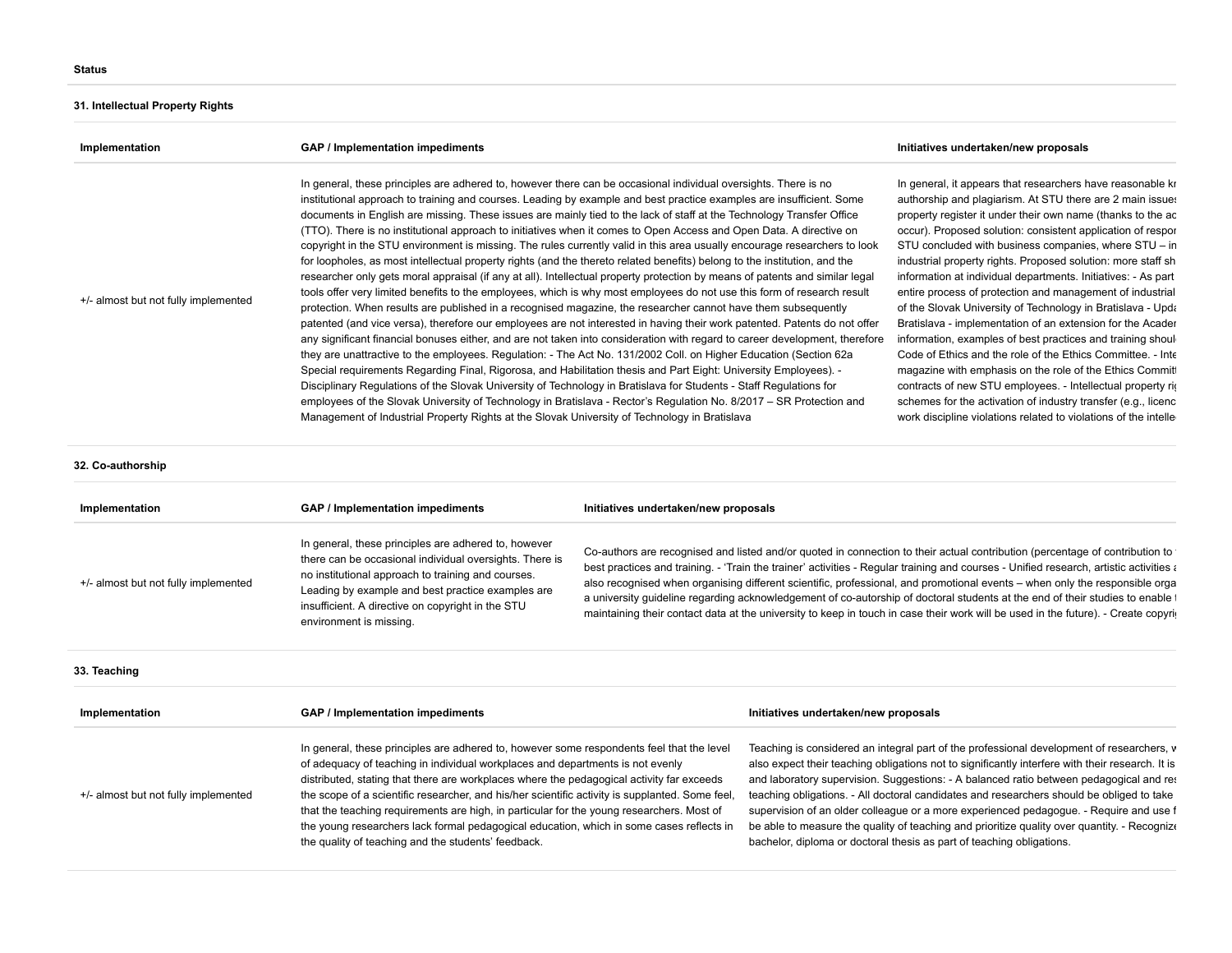# **34. Complains/ appeals**

| Implementation                              | <b>GAP</b> / Implementation<br>impediments                                                                                                                                                                                                                                                                                                                                                                                                                                                                                                                                                                                                                                                                                                                                                                                                                         |  | Initiatives undertaken/new proposals                                                                                                                                                                                                                                                                                                                                                                                                                                                                                                                                                                                                                                              |                                                                                                                                                                               |
|---------------------------------------------|--------------------------------------------------------------------------------------------------------------------------------------------------------------------------------------------------------------------------------------------------------------------------------------------------------------------------------------------------------------------------------------------------------------------------------------------------------------------------------------------------------------------------------------------------------------------------------------------------------------------------------------------------------------------------------------------------------------------------------------------------------------------------------------------------------------------------------------------------------------------|--|-----------------------------------------------------------------------------------------------------------------------------------------------------------------------------------------------------------------------------------------------------------------------------------------------------------------------------------------------------------------------------------------------------------------------------------------------------------------------------------------------------------------------------------------------------------------------------------------------------------------------------------------------------------------------------------|-------------------------------------------------------------------------------------------------------------------------------------------------------------------------------|
| +/- almost but not fully implemented        | There is no institutional approach<br>to training and courses. Leading by<br>example and best practice<br>examples are insufficient.                                                                                                                                                                                                                                                                                                                                                                                                                                                                                                                                                                                                                                                                                                                               |  | Initiatives: - Ethics Committee of the Slovak University of Technology in Bratislava - Updated Code of Ethics for employees of the Slovak Univer:<br>information, examples of best practices and training. - Raise awareness of these issues among the employees and offer help in resolving conflic<br>magazine with emphasis on the role of the Ethics Committee). - Creating a webinar for all academic staff explaining the Code of Ethics and the i<br>to all employment contracts of new STU employees. - 'Lead by example'                                                                                                                                                 |                                                                                                                                                                               |
| 35. Participation in decision-making bodies |                                                                                                                                                                                                                                                                                                                                                                                                                                                                                                                                                                                                                                                                                                                                                                                                                                                                    |  |                                                                                                                                                                                                                                                                                                                                                                                                                                                                                                                                                                                                                                                                                   |                                                                                                                                                                               |
| Implementation                              | <b>GAP / Implementation</b><br>impediments                                                                                                                                                                                                                                                                                                                                                                                                                                                                                                                                                                                                                                                                                                                                                                                                                         |  | Initiatives undertaken/new proposals                                                                                                                                                                                                                                                                                                                                                                                                                                                                                                                                                                                                                                              |                                                                                                                                                                               |
| ++ fully implemented                        | Public universities proceed in compliance with the Act No. 131/2002 Coll. on Higher Education and the internal regulations of universities and allow research<br>government bodies. Researchers can participate and make joint decisions in meetings of colleges, boards, senates, and scientific councils.                                                                                                                                                                                                                                                                                                                                                                                                                                                                                                                                                        |  |                                                                                                                                                                                                                                                                                                                                                                                                                                                                                                                                                                                                                                                                                   |                                                                                                                                                                               |
| <b>Training and Development</b>             |                                                                                                                                                                                                                                                                                                                                                                                                                                                                                                                                                                                                                                                                                                                                                                                                                                                                    |  |                                                                                                                                                                                                                                                                                                                                                                                                                                                                                                                                                                                                                                                                                   |                                                                                                                                                                               |
| 36. Relation with supervisors               |                                                                                                                                                                                                                                                                                                                                                                                                                                                                                                                                                                                                                                                                                                                                                                                                                                                                    |  |                                                                                                                                                                                                                                                                                                                                                                                                                                                                                                                                                                                                                                                                                   |                                                                                                                                                                               |
| Implementation                              | GAP / Implementation impediments                                                                                                                                                                                                                                                                                                                                                                                                                                                                                                                                                                                                                                                                                                                                                                                                                                   |  |                                                                                                                                                                                                                                                                                                                                                                                                                                                                                                                                                                                                                                                                                   |                                                                                                                                                                               |
| +/- almost but not fully implemented        | In general, these principles are adhered to, however there can be occasional individual oversights. Even though student and doctoral candidate checks are compulsory, the requireme<br>employees are managed by individual faculties and departments. There is no unified control system and postdoctoral researchers do not have to behave in the same way in university<br>Researchers do not always establish a structured relationship with their superiors and faculty representatives, and communication is not always at the required level. There should be<br>information about the professional possibilities and research conducted by individual departments, even though the interdisciplinary nature of numerous departments is apparent. This<br>detriment of faster development of individual workplaces both in terms of research and pedagogics. |  |                                                                                                                                                                                                                                                                                                                                                                                                                                                                                                                                                                                                                                                                                   |                                                                                                                                                                               |
| 37. Supervision and managerial duties       |                                                                                                                                                                                                                                                                                                                                                                                                                                                                                                                                                                                                                                                                                                                                                                                                                                                                    |  |                                                                                                                                                                                                                                                                                                                                                                                                                                                                                                                                                                                                                                                                                   |                                                                                                                                                                               |
| Implementation                              | GAP / Implementation impediments                                                                                                                                                                                                                                                                                                                                                                                                                                                                                                                                                                                                                                                                                                                                                                                                                                   |  |                                                                                                                                                                                                                                                                                                                                                                                                                                                                                                                                                                                                                                                                                   | Initiatives undertaken/new pro                                                                                                                                                |
| +/- almost but not fully implemented        |                                                                                                                                                                                                                                                                                                                                                                                                                                                                                                                                                                                                                                                                                                                                                                                                                                                                    |  | In general, these principles are adhered to, however there can be occasional individual oversights. - There is no systematic conceptual approach<br>to training in the field of management, HR management and pedagogic skills, meaning that the lead researchers have often trouble with<br>coordinating supervising activities with other obligations. - Lack of an institutional strategy for the career development of researchers. Regulations:<br>- Act No. 131/2002 Coll on Higher Education - Code of Ethics for employees of the Slovak University of Technology in Bratislava - Staff<br>Regulations for employees of the Slovak University of Technology in Bratislava | Suggestions: - Prepare the instit<br>comprehensive HR policy. - Syst<br>and pedagogic skills. - Teachers<br>complex management and admi<br>research and publication activitie |